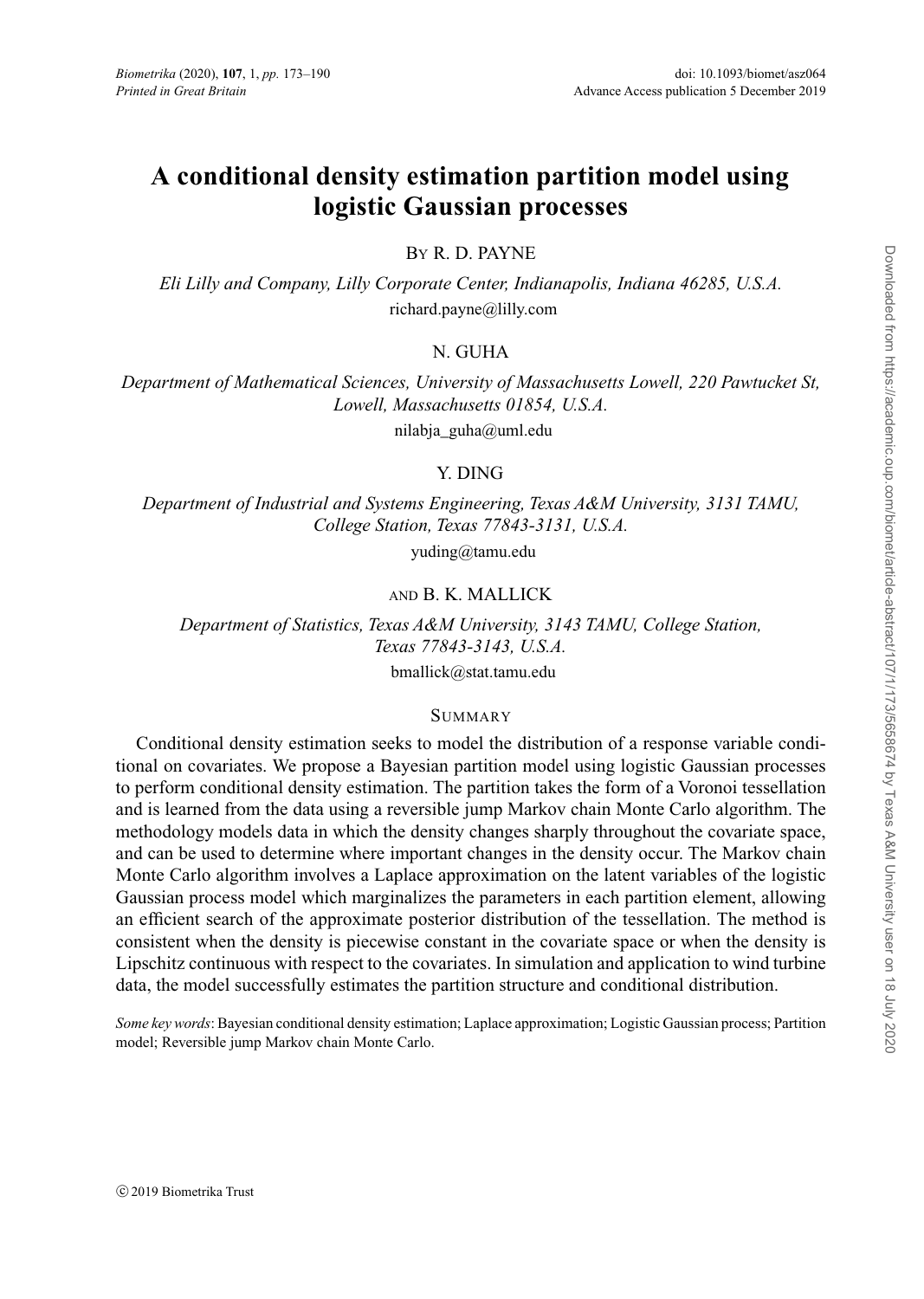#### 1. Introduction

Conditional density estimation, sometimes referred to as density regression, is used to estimate the conditional distribution of a response variable, *y*, given a vector of covariates, *x*. Regression methods are a type of conditional density estimation which usually focus on modelling a location change while assuming few, or no, distributional changes in the spread or shape of *y*. The term conditional density estimation as used in this paper refers to more general methods that model changes in location, spread and shape of the distribution of *y* throughout the covariate space. These methods are useful when data violate standard parametric assumptions, and the shape of the distribution of  $y$  is an important part of inference or prediction.

There are a number of existing frequentist approaches to performing conditional density estimation, [including](#page-16-0) [kernel](#page-16-0) [methods](#page-16-0) [\(Fan et al.,](#page-16-0) [1996](#page-16-0); [Fu et al.,](#page-16-0) [2011\)](#page-16-0), spline methods (Kooperberg & Stone, [1991](#page-16-0); [Stone et al.,](#page-17-0) [1997\)](#page-17-0) and mixtures of experts [\(Jacobs et al.](#page-16-0), [1991](#page-16-0)). There are also Bayesian approaches to conditional density estimation, a popular one being to use mixture models for the conditional distribution of  $p(y | x)$  and allow the mixing weights and parameters to depend on the covariates [\(Griffin & Steel,](#page-16-0) [2006](#page-16-0); [Dunson et al.](#page-16-0), [2007;](#page-16-0) [Dunson & Park](#page-16-0), [2008;](#page-16-0) [Chung & Dunson,](#page-16-0) [2009\)](#page-16-0). An alternative is to apply the logistic Gaussian process model in the conditional density estimation setting [\(Tokdar et al.,](#page-17-0) [2010](#page-17-0)). Latent variable models have been utilized by [Bhattacharya & Dunson](#page-16-0) [\(2010](#page-16-0)) and [Kundu & Dunson](#page-16-0) [\(2011\)](#page-16-0). A multivariate splinebased method [\(Shen & Ghosal](#page-17-0), [2016](#page-17-0)) and an optional Pólya tree-based method [\(Ma & Wong](#page-16-0), [2011](#page-16-0)) have recently been proposed.

The method proposed in this paper provides a novel Bayesian partition model [\(Denison et al.](#page-16-0), [2002a](#page-16-0); [Holmes et al.](#page-16-0), [2005](#page-16-0)) to perform conditional density estimation using logistic Gaussian processes. The data are partitioned using a Voronoi tessellation on the covariate space *x* and the distribution of *y* within each partition region is modelled using a univariate logistic Gaussian process which is independent of *x*. The primary goal of the partition model is to infer the partition structure and the distribution of  $y$  within each partition element. In parametric partition models, this is typically done through Markov chain Monte Carlo; priors are selected such that the parameters in each partition element can be integrated out analytically, providing the marginal probability for the data given the partition and allowing for an efficient search of the partition's posterior [\(Denison & Holmes,](#page-16-0) [2001](#page-16-0); [Kim et al.](#page-16-0), [2005\)](#page-16-0). The logistic Gaussian process model does not have an analytical form for the marginal of *y*, but this can be estimated using a Laplace approximation [\(Riihimäki & Vehtari,](#page-17-0) [2014\)](#page-17-0), allowing an effective search of the approximate posterior tessellation structure via Markov chain Monte Carlo methods.

Logistic Gaussian processes have been used in other contexts to perform conditional density estimation. [Tokdar et al.](#page-17-0) [\(2010\)](#page-17-0) use the logistic Gaussian process to model the joint distribution of the response *y* and the covariates *x*, and use a subspace projection method to reduce the dimension of the covariates. Conversely, we are fitting univariate logistic Gaussian processes within each region of *x*, hence avoiding the curse of dimensionality. Furthermore, in joint modelling approaches, *y* and *x* are not identified as the response and covariates. Our experience is that the distribution of the response *y* is highly influenced by the distribution of *x*, especially when the dimension of *x* is high.

Most conditional density estimation techniques assume that the density of *y* changes smoothly over the covariate space, but this may be false. One motivating example for the present method is wind turbine data, where it is known that the distribution of power output changes sharply over wind speed and wind direction. Figure [1](#page-2-0) plots normalized power output against wind speed and illustrates the sharp change in power output as wind speeds increase. The density of power output is also known to change sharply over different wind directions due to the terrain around the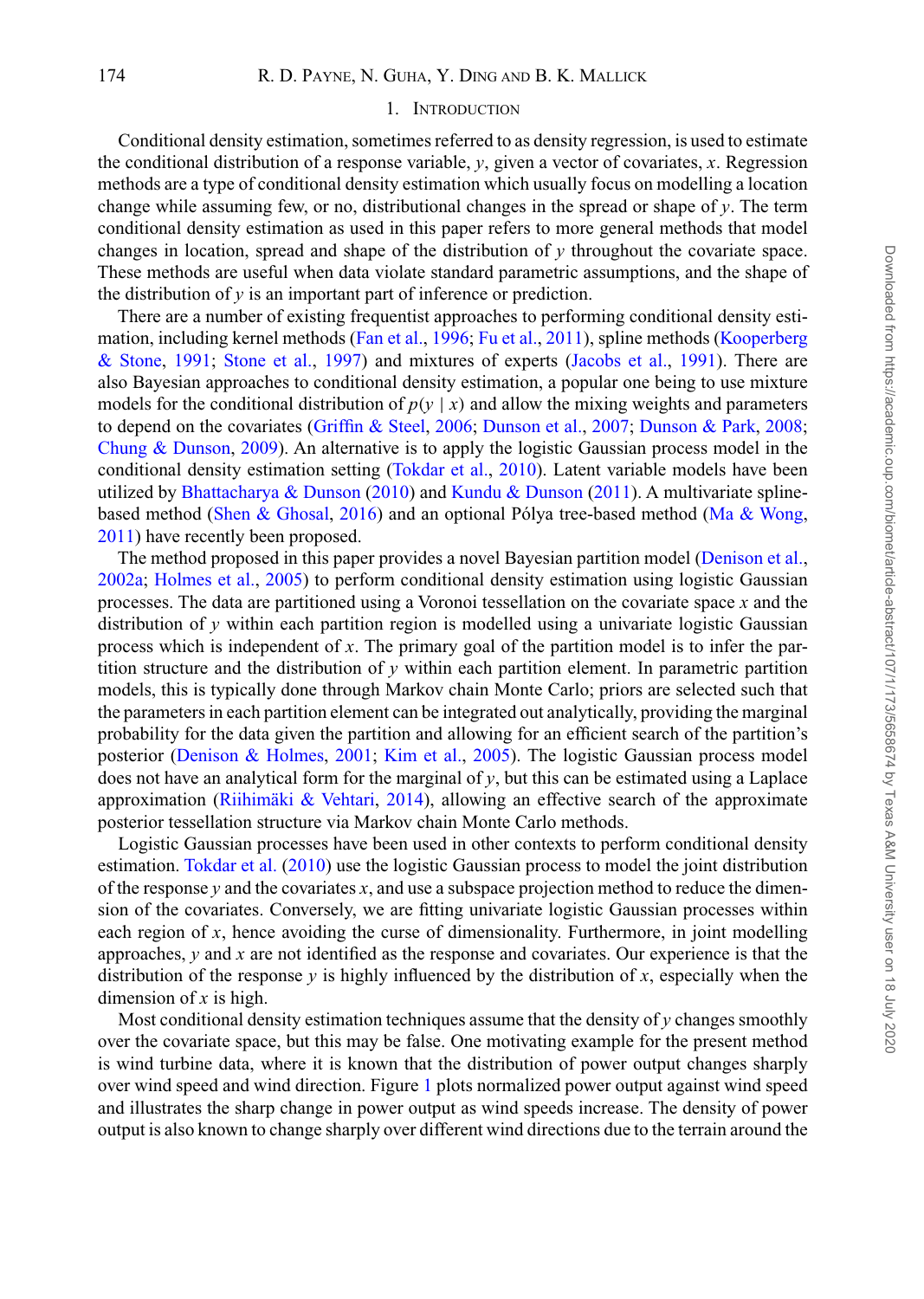<span id="page-2-0"></span>

Fig. 1. A plot of normalized power output against wind speed (m/s).

turbine and wake effects from upwind turbines. Conditional density estimation methods which assume that the density of *y* changes smoothly throughout the covariate space are generally not designed to handle these sharp boundaries, nor do they provide information as to where they occur.

A few partition models exist for performing conditional density estimation. [Petralia et al.](#page-16-0) [\(2013\)](#page-16-0) used multiscale dictionaries and a tree decomposition to make density predictions using a large number of features. Their method constructs the partition independent of  $y$ , whereas we use  $\gamma$  to influence the partitioning. [Ma](#page-16-0) [\(2017\)](#page-16-0) used optional Pólya trees to construct the partition and estimate the densities, but this method fails to model the densities adequately for small sample sizes. Tree models often have a nice interpretation, but they can become overly complex even in low dimensions, if the true partition structure is not oriented to the block partitions of the tree model. The tessellation structure in this paper is more flexible than tree methods since it is constructed using a weighted Euclidean distance, which allows the model to partition the covariate space into regions of varying shapes, rather than sets of hyper-rectangles.

The main advantage of partition models over smooth conditional density estimation is the inference of the partition structure. In smooth models, the user must specify at which points in the covariate space to view the density of  $y$ . It is possible when exploring the relationship between  $\gamma$  and  $\chi$  that interesting relationships may be missed due to the volume of  $\chi$ , even in small dimensions. On the other hand, the partition model is designed to determine where important changes in *y* occur throughout *x*, providing greater interpretability. Indeed, the model is similar in s[pirit to the Bayesian classification and regression tree model \(Chipman et al.,](#page-16-0) [1998](#page-16-0); Denison et al., [1998](#page-16-0)) as a decision tool to understand how and where the density of *y* changes for different *x*. By using logistic Gaussian processes to model the densities, the method can flexibly model the densities in each partition element while simultaneously providing interpretability through the tessellation's posterior.

An important contribution of this paper is to provide theoretical properties of the proposed partition model. To our knowledge, this is the first paper that considers the posterior consistency in estimating conditional distributions for partition models with Voronoi tessellations. Indeed, there are a few papers which have considered theoretical properties of conditional density estimation models using other modelling frameworks [\(Tokdar & Ghosh,](#page-17-0) [2007](#page-17-0); [Bhattacharya & Dunson,](#page-16-0) [2010](#page-16-0); [Norets & Pelenis,](#page-16-0) [2012](#page-16-0); [Pati et al.,](#page-16-0) [2013](#page-16-0)).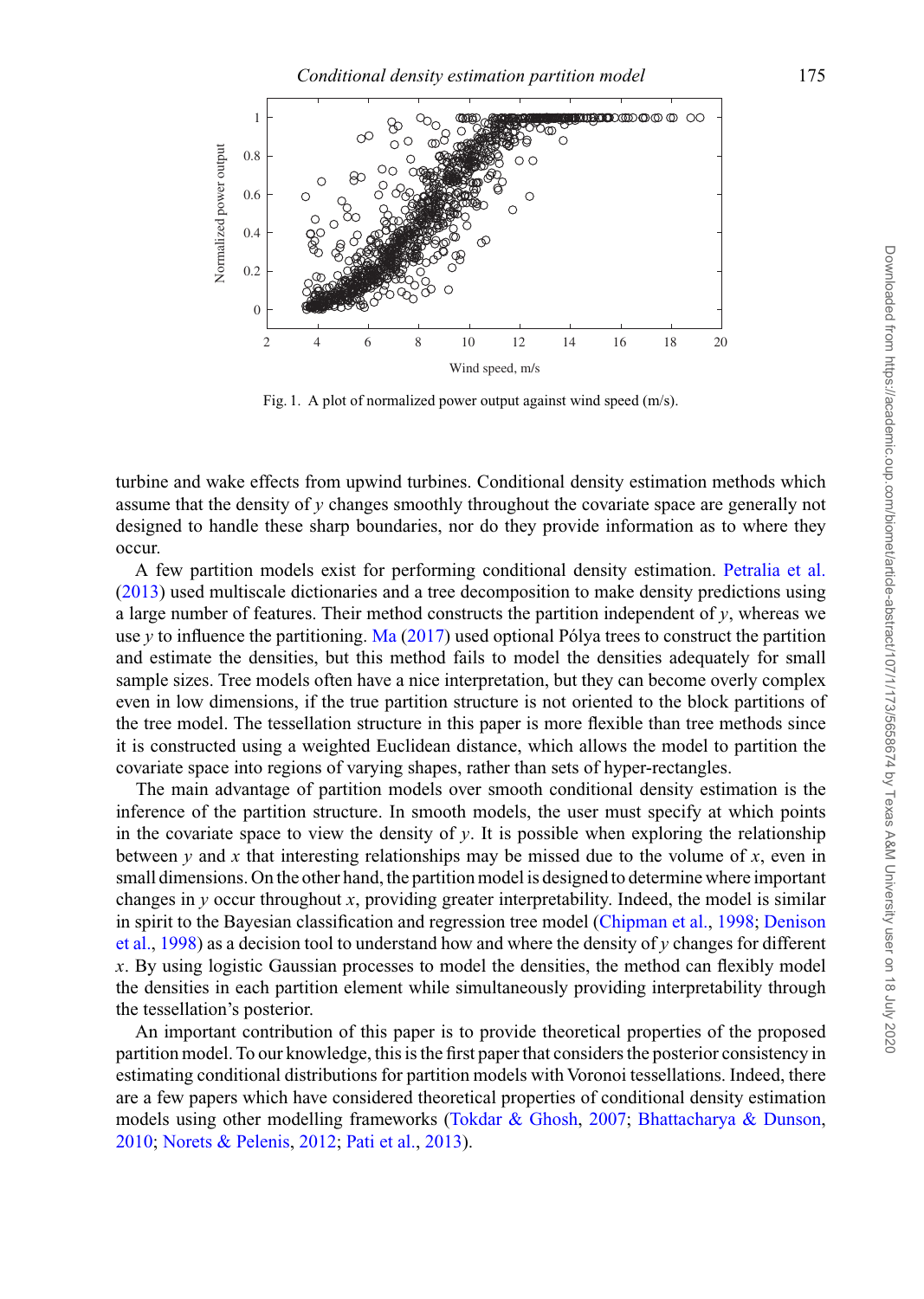#### 2. Bayesian hierarchical conditional density estimation partition model

## 2.1. *Modelling the partition structure using a Voronoi tessellation*

<span id="page-3-0"></span>The partition model divides the *d*-dimensional covariate space  $D$  into *M* distinct pieces where  $\nu$ is assumed to independently follow a different density  $p_i(\cdot)$   $(i = 1, \dots, M)$  within each partition. The partitioning of the covariate space is done through a Voronoi tessellation. The tessellation is defined by *M* centres  $c_1^D, \ldots, c_M^D$  that divide the covariate space into *M* disjoint regions  $R_1, \ldots, R_M$ , where  $R_i$  consists of all the observed *x* that are closest to centre  $c_i^D$ . Formally,  $R_i =$  $\{x \in \mathcal{D} : ||x - c_i^D|| < ||x - c_j^D|| \text{ for all } i \neq j\}.$  Here,  $||x||^2 = ||(x^1, ..., x^d)||^2 = \sum_{i=1}^d w^i (x^i)^2$ where  $w = (w^1, \dots, w^d)$  is a normalized weighting vector,  $\sum w^i = 1$ , that places different weights on each of the covariates [\(Holmes et al.,](#page-16-0) [2005\)](#page-16-0). The weighting provides additional flexibility in the class of tessellations.

For simplicity, we assume that the possible centres of the tessellation are restricted to the observed covariate values. Next, we assign prior distributions for both the number of centres and the centre locations. The prior is  $p(c^D, M, w) = p(c^D | M)p(M)p(w)$ , where

$$
p(M) = Du(M | 1, ..., M_{\text{max}}),
$$
  
\n
$$
p(c^D | M) = Du(c^D | 1, ..., [n!((n - M)!M!)^{-1}]),
$$
  
\n
$$
p(w) = Dir(w | 1, ..., 1),
$$

where  $Du(x \mid 1, \ldots, n)$  means discrete uniform on  $1, \ldots, n$ , and  $M_{\text{max}}$  is the maximum number of allowable centres, a hyperparameter chosen by the user. The prior on  $p(c^D | M)$  gives equal weight to all possible combinations of *M* centres with possible centre locations corresponding to the *n* observed values of the covariates. This prior penalizes larger models as long as  $M < |n/2|$ , which should always be the case since one cannot adequately model the density in each partition element with so few points. The vector *w* has the Dirichlet prior which is uniform on the simplex.

## 2.2. *Likelihood and prior*

Let  $\tilde{y} = \{y_1, \ldots, y_n\}$  be the observed responses and  $\tilde{y}_i = \{y_j : x_j \in R_i, j = 1, \ldots, n\}$  $(i = 1, \ldots, M)$  be the  $n_i$  observed response variables whose covariates are in the *i*th region of the tessellation. We assume that within the *i*th region, each observation is drawn independently from the same density, which is modelled by a univariate logistic-Gaussian model [\(Lenk](#page-16-0), [1988\)](#page-16-0). Given a partition, the density of  $\gamma$  within each partition region is independent of  $\chi$ . The logistic Gaussian process models the density using an exponentiated Gaussian process over a bounded interval,  $V_i$ . The density in the *i*th partition region is expressed as [\(Riihimäki & Vehtari](#page-17-0), [2014\)](#page-17-0)

$$
p_i(y) = \frac{\exp\{f_i(y)\}}{\int_{\mathcal{V}_i} \exp\{f_i(s)\} \, ds},
$$

where  $f_i(\cdot)$  is modelled with a latent Gaussian process as

$$
f_i(\cdot) = \mu_i(\cdot) + g_i(\cdot), \quad g_i(\cdot) \sim \text{GP}\{0, \kappa_{\theta_i}(\cdot, \cdot)\}, \quad \mu_i(\cdot) = h(\cdot)^{\text{T}} \beta_i,
$$
 (1)

with  $\kappa_{\theta_i}(\cdot, \cdot)$  a covariance function that depends on the smoothing hyperparameter vector  $\theta_i$ . For simplicity in exposition, assume  $\theta_i$  is known; its selection via empirical Bayes will be detailed later in this subsection. The function  $h(z) = (z, z^2)^T$  is used to encourage decreasing tails in the density function  $p_i(\cdot)$  near the boundary where data may be sparse [\(Riihimäki & Vehtari](#page-17-0), [2014\)](#page-17-0).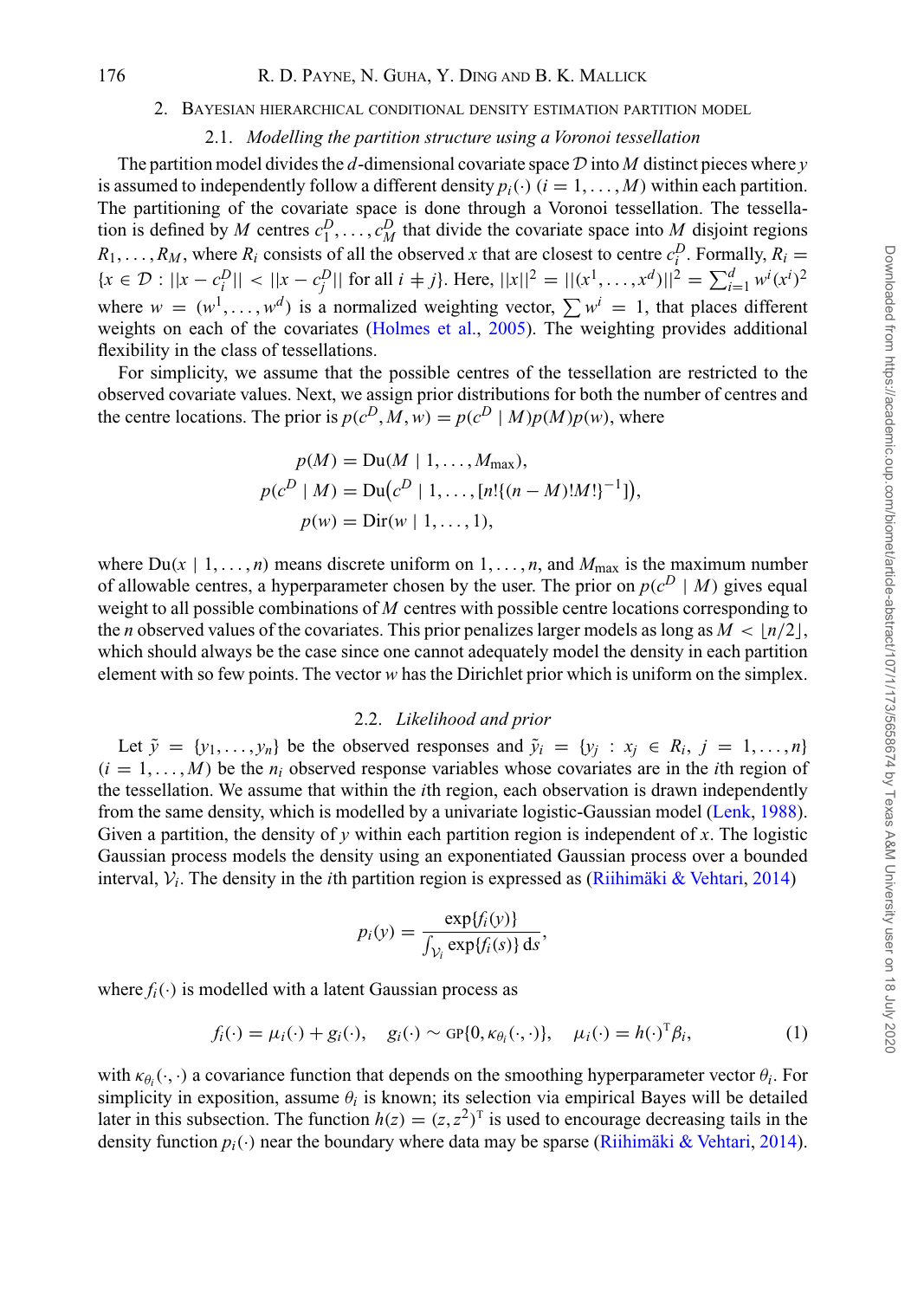<span id="page-4-0"></span>By placing a Gaussian prior on  $\beta_i \sim N(b, B)$ ,  $\beta_i$  can be integrated out to yield the marginal prior  $f_i(\cdot) \sim \text{GP}\Big\{h(\cdot)^{\text{T}}b, \ \kappa_{\theta_i}(\cdot,\cdot) + h(\cdot)^{\text{T}}Bh(\cdot)\Big\}.$ 

Although a full Gaussian process prior is flexible, it does present some computational challenges, particularly when trying to integrate out the latent function  $f_i(\cdot)$  to obtain the marginal distribution of  $\tilde{\gamma}_i$ [. To aid in providing a computationally feasible solution, we follow](#page-17-0) Riihimäki & Vehtari [\(2014\)](#page-17-0) and approximate the logistic-Gaussian density by discretization. The bounded region  $V_i$  is discretized into a regular grid of  $r_i$  subregions centred at  $Z_i = (z_{i1}, \ldots, z_{ir_i})^T$ . This discretization occurs over the one-dimensional range of *y*, not *x*. The function  $f_i(\cdot)$  is evaluated at  $r_i$  points in the vector  $f_i = \{f_i(z_{i1}), \ldots, f_i(z_{ir_i})\}^T$ , and the continuous density is approximated with the discrete version. That is, the likelihood of an observation falling into the *j*'th subregion would be

$$
\frac{\omega_{j'} \exp(f_{ij'})}{\sum_{j'=1}^{r_i} \omega_{j'} \exp(f_{ij'})},\tag{2}
$$

where  $\omega_{j'}$  is the width of the region centred at  $z_{ij'}$  and  $f_{ij'} = f_i(z_{ij'})$ , the *j*'th element of  $f_i$ . Since we are using a regular grid, the  $w_{i'}$  cancel out in (2). This leads us to the joint likelihood of  $y_i$  as

$$
p(\tilde{y}_i \mid f_i) = \exp\left[y_i^{\star T} f_i - n_i \log \left\{\sum_{j'=1}^{r_i} \exp(f_{ij'})\right\}\right],
$$

where  $n_i$  is the length of  $\tilde{y}_i$ , and  $y_i^*$  is a column vector of length  $r_i$  with the *j*'th element as the number of elements of  $\tilde{y}_i$  that fall into the subregion centred at  $z_{ij'}$ . Since we are modelling  $f_i(\cdot)$ as a Gaussian process,  $f_i$  has a multivariate normal distribution  $f_i \sim N(H_i b, K_i + H_i B H_i^T)$ , where *K<sub>i</sub>* is an  $r_i \times r_i$  matrix with  $(j', k')$  th element  $\kappa_{\theta_i}(z_{ij'}, z_{ik'})$ , and  $H_i$  is an  $r_i \times 2$  matrix with *j*'th row  $h(z_{ii'})^T$ . The partition model assumes independence between data in different partitions, therefore the posterior distribution can be expressed as a product:

$$
p(T, f_1, \ldots, f_M \mid y_1, \ldots, y_n) \propto p(T) \prod_{i=1}^M p(\tilde{y}_i \mid f_i) p(f_i),
$$

where  $T = \{M, c^D, w\}$  denotes the tessellation parameters. In our case, as in many other partition models, interest lies in obtaining samples from the posterior of the tessellation,  $p(T | y_1, \ldots, y_n)$ . This is typically accomplished using reversible jump Markov chain Monte Carlo simulation [\(Green,](#page-16-0) [1995](#page-16-0)) after integrating out the partition-specific parameters. In this framework we seek

$$
p(T \mid \tilde{y}) \propto p(T)p(\tilde{y} \mid T) = p(T) \prod_{i=1}^{M} \int p(\tilde{y}_i \mid f_i)p(f_i) df_i = p(T) \prod_{i=1}^{M} p(\tilde{y}_i).
$$
 (3)

The integrals can be estimated by a Laplace approximation within each partition. Laplace's method requires finding  $f_i = \arg \max_{f_i} p(\tilde{y}_i \mid f_i) p(f_i)$  via Newton's method and using a Taylor expansion to construct the normal approximation. Indeed, the model presented is constructed primarily by embedding the univariate model of [Riihimäki & Vehtari](#page-17-0) [\(2014\)](#page-17-0) into a partition model framework to infer the effect of covariates via the partition structure. [Riihimäki & Vehtari](#page-17-0) [\(2014\)](#page-17-0) provided the form of the Laplace approximation to obtain  $p(\tilde{v}_i)$  in equation (16) of their paper.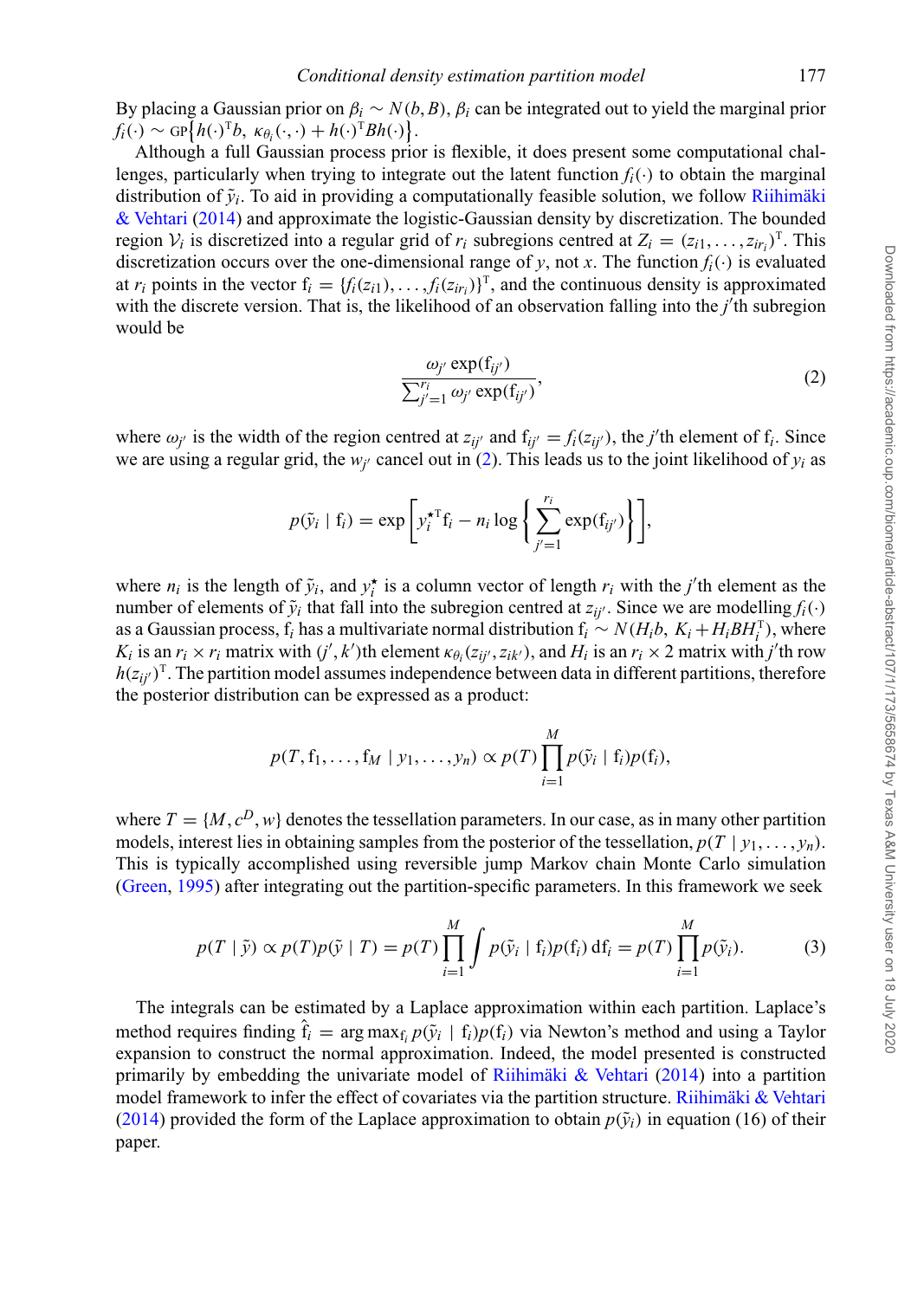<span id="page-5-0"></span>Lastly, we discuss the form of  $\kappa_{\theta_i}(\cdot, \cdot)$  and the selection of  $\theta_i$  in each partition. For the purposes of this paper, we assume that the covariance function  $\kappa_{\theta_i}(\cdot, \cdot)$ , which depends on hyperparameters  $\theta_i = (\sigma_i, l_i)$ , is the stationary squared exponential covariance function

$$
\kappa_{\theta_i}(z, z') = \sigma_i^2 \exp\left\{-\frac{1}{2l_i^2}(z-z')^2\right\}, \quad z, z' \in \mathbb{R}, \quad \sigma_i, l_i \in (0, \infty),
$$

where  $\sigma_i$  is the magnitude hyperparameter and  $l_i$  is a length-scale hyperparameter; together, these govern the smoothness properties of  $f_i(\cdot)$ . The value of  $\theta_i$  is chosen by empirical Bayes by maximizing the posterior  $p(\sigma_i, l_i | \tilde{y}_i)$  proportional to  $p(\sigma_i)p(l_i) \int p(\tilde{y}_i | f_i)p(f_i) df_i$ , which we shall denote  $\hat{\theta}_i = (\hat{\sigma}_i^2, \hat{l}_i^2)$  in each partition. We choose temporary hyperpriors,  $p(\sigma_i)$  and  $p(l_i)$ , to guide the selection of θ*i*. We place a weakly informative half Student *t* distribution with one degree of freedom and a variance equal to 10 for the magnitude parameter, and the same prior with a variance of 1 for the length-scale hyperparameter [\(Riihimäki & Vehtari](#page-17-0), [2014\)](#page-17-0).

Thus, computing  $p(y_1, \ldots, y_n | T)$  in [\(3\)](#page-4-0) is done by: (i) Determining  $\tilde{y}_i$  ( $i = 1, \ldots, M$ ), based on covariate values; (ii) For each  $\tilde{y}_i$ , finding  $\hat{\theta}_i$  by maximizing  $p(\tilde{y}_i)$  subject to the temporary hyperprior on  $\theta_i$  and setting  $\theta_i = \hat{\theta}_i$ ; (iii) Computing  $p(\tilde{y}_i)$  in each partition region via the Laplace approximation using the fixed values of  $\theta_i$ .

## 2.3. *Reversible jump Markov chain Monte Carlo algorithm*

The reversible jump Markov chain Monte Carlo algorithm to sample from the posterior of the tessellation has four possible moves: birth, death, move and change. A birth step adds a new tessellation centre randomly from *x* which is not currently a tessellation centre. A death step randomly removes an existing tessellation centre. A move step randomly moves an existing tessellation centre to another value of *x* which is not currently a tessellation centre. A change step randomly selects an element of *w*, modifies it according to  $q(\cdot, \cdot)$ , and normalizes the resulting vector.

In our implementation we place an equal probability of 1/4 for each of the moves in the algorithm, but these probabilities can be changed if desired. Algorithm S1 in the Supplementary Material shows the pseudocode for performing the reversible jump algorithm. After choosing an initial tessellation, the algorithm consists of iteratively choosing one of the four moves with probability 1/4, and accepting the proposed moves from the current tesselation *T* to a proposed tesselation  $T'$  with probability

$$
\alpha = \min\left\{1, \frac{q(w \mid w')p(\tilde{y} \mid T')}{q(w' \mid w)p(\tilde{y} \mid T)}\right\},\tag{4}
$$

where  $q(w' | w)$  is the proposal used to modify an element of *w*. In our implementation we set  $q(w' | w)$  to be a truncated normal distribution centred at *w* and truncated to allow only positive values; it applies only to the randomly selected single element of *w* which is modified in a change step. The ratio involving  $q(\cdot|\cdot)$  is 1 if a birth, death or change step is proposed, since *w* remains unchanged. The only tuning parameters for the algorithm are the probabilities of proposing birth, death, move and change steps and the proposal variance of  $q(\cdot|\cdot)$ .

For most nonboundary cases, the prior on the tessellation structure does not appear in  $\alpha$  due to cancellations with itself and the proposal distribution for the birth, death, move and change steps in the reversible jump algorithm. When *M* is at or near the boundary, however, adjustments to  $\alpha$  need to be made in order to maintain the reversibility of the Markov chain. When  $M = 1$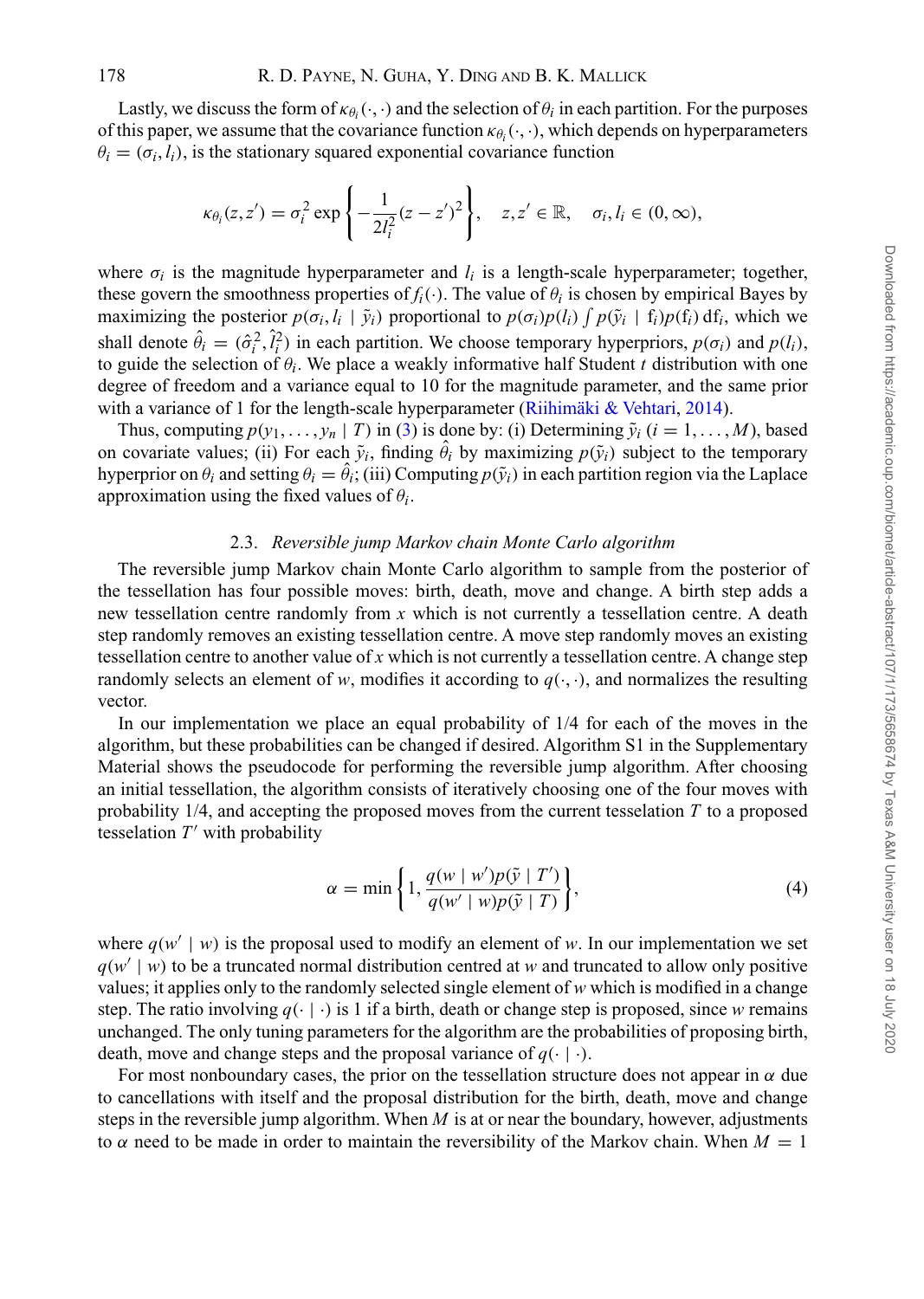<span id="page-6-0"></span>and a birth step is proposed, or when  $M = M_{\text{max}}$  and a death step is proposed, we must multiply the ratio in [\(4\)](#page-5-0) by 3/4. When  $M = 2$  and a death step is proposed, or  $M = M_{\text{max}} - 1$  and a birth step is proposed, the ratio must be multiplied by 4/3.

The mixing of a single Markov chain may be poor due to multiple posterior nodes, so we use parallel tempering similar to that of [Gramacy](#page-16-0) [\(2007\)](#page-16-0) and Gramacy  $&$  Taddy [\(2010](#page-16-0)) to better explore the posterior distribution. See the Supplementary Material.

#### 3. Some results on convergence

## 3.1. *Preliminaries*

In this section we establish consistency of our method. If the true data-generating model is a partition model, then as *n*, the number of observations, goes to infinity, the posterior density concentrates on a small total variation neighbourhood around the true density. We state the result for the Euclidean metric  $d(\cdot, \cdot)$ . The details for the general weighted norm are given in the Supplementary Material. First, we show consistency under the true model where the target density has partition form. Later we show consistency under model misspecification where the true conditional density is Lipschitz continuous. Under smoothness conditions and if the underlying true model corresponds to a Voronoi partition, then the fitted joint density lies in an  $\epsilon_n$ -radius Hellinger ball around the true density with high probability, where  $\epsilon_n = n^{-(0.5-c_\delta)}$  and  $c_\delta > 0$ can be any constant.

Under model misspecification, we show that the posterior probability of any small total variation neighbourhood around the true joint density goes to unity as the number of observations goes to infinity, under Lipschitz-type conditions. Further, it can be shown that the fitted conditional distribution would be arbitrarily close to the true conditional distribution for all values of the covariates outside a small probability set of the covariate space.

#### 3.2. *Consistency under the true model*

First, we show that the partitions formed by a Voronoi tessellation can adequately approximate the true partition.We then establish that we have sufficient prior probability for the approximating partition around any small neighbourhood of the true Gaussian process paths in the supremum norm. Finally, if we have sufficient prior mass around the true density, the likelihood pulls the posterior density towards the data-generating density under the true model.

Let  $c_1^D, \ldots, c_m^D$  be the centres of some Voronoi tessellation and  $R_1, \ldots, R_m$  be the corresponding Voronoi regions in  $\Omega$ , a subset of  $\mathbb{R}^d$  with associated Lebesgue measure L. Let  $V_1, \ldots, V_k$  be any given partition of  $\Omega$ , which is the covariate space D in our case. We assume that each region  $V_i$  is a finite union of rectangular regions. Our result holds for a general region approximated by a finite union of rectangles.

**PROPOSITION** 1. *Given*  $\epsilon_1 > 0$  *there exist M*,  $c_1^D, \ldots, c_M^D$  *and a partition*  $J_1, \ldots, J_k$  *of*  $\{1,\ldots,M\}$  such that  $U_l = \bigcup_{i \in J_l} R_i$  and so forth, and  $\sum_{l=1}^k \mathcal{L}(U_l \Delta V_l) \leq \epsilon_1$ , where  $\Delta$  denotes *the symmetric differences of sets.*

In our proposed method we use the observed values of the covariates for the centres of the tessellation. Next, we show that a small perturbation of  $c_1^D, \ldots, c_M^D$  from Proposition 1 does not change the partition dramatically and provides an approximation for regions  $V_1, \ldots, V_k$ . Then, we show that any small neighbourhood of  $c_1^D, \ldots, c_M^D$  contains observed covariates with probability 1 as *n* goes to infinity, since we assume that the probability measure on *x*,  $H(\cdot)$ , has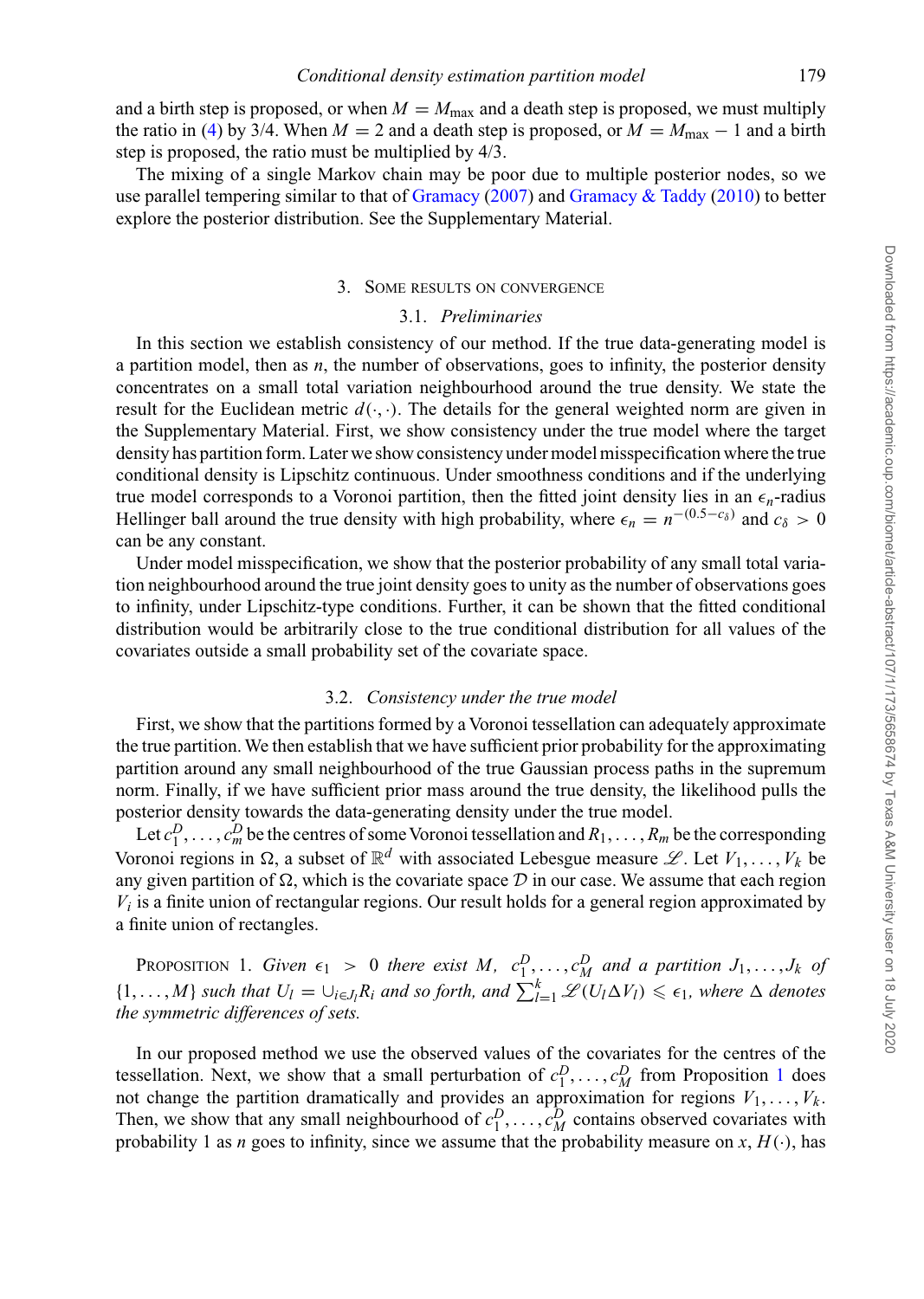<span id="page-7-0"></span>a strictly positive, bounded away from zero, density function. We summarize these two results in the two following propositions. Let  $x_1, \ldots, x_n$  be the observed covariate vectors, which are independent and  $x_i$  ∼  $H(.)$ .

PROPOSITION 2. *Given*  $\epsilon_1 > 0$  $\epsilon_1 > 0$  $\epsilon_1 > 0$ ,  $c_1^D, \ldots, c_M^D$  and  $R_1, \ldots, R_M$  *from Proposition* 1, we can *have*  $\delta > 0$  *and Voronoi centres*  $c_1^D$  $\mathcal{L}'$ ,..., $c_M^{D'}$  and corresponding  $R'_1, \ldots, R'_M$  such that if  $d(c_i^D, c_i^D)$  $\int_{0}^{\infty}$  is then  $\sum_{l=1}^{k} \mathcal{L}(U_{l}^{\prime} \Delta V_{l}) \leq 2\epsilon_{1}$ , where  $U_{l}^{\prime} = \bigcup_{i \in J_{l}} R_{i}^{\prime}$  and  $d(\cdot, \cdot)$  denotes the *distance under the Euclidean norm.*

PROPOSITION 3. *Under the set-up of Proposition* [1](#page-6-0)*, as n*  $\rightarrow \infty$ *, for any*  $\delta > 0$ *, there exists*  $x_{i}$ *for some*  $1 \leq j_i \leq n$  *in the*  $\delta$ -radius ball around  $c_i^D$ , for all  $1 \leq i \leq M$ , with probability one.

Let

$$
g_x(y) = \sum_i e^{\mu_i + \eta_i(y)} \mathbf{1}_{x \in U_i}, \quad p(y \mid x) \propto g_x(y), \tag{5}
$$

where the  $\mu_i$  are the mean function given in [\(1\)](#page-3-0),  $U_i$  denote partitions of the covariate space and *p*<sup>∗</sup>(*y* | *x*) denotes the true conditional density, which we assume to be bounded away from zero and infinity. Let  $|\eta_i^*(y)| < k_0/2$  and  $|\mu_i^*| < k_0/2$ ,  $k_0 > 1$ , corresponding to  $p^*$ , and we have corresponding coefficients  $\beta_i^*$ . Let  $\epsilon_1 < \epsilon_2$ . Let  $V_1^*, \ldots, V_k^*$  be the true underlying partition of  $\Omega$ ; from Proposition [1,](#page-6-0) there exist  $U_1^*, \ldots, U_k^*$  from the Voronoi approximation. Consider the following neighbourhood in the supremum norm ( $\|\cdot\|_{\infty}$ ):

$$
N_1 = \{ \|\eta_i(y) - \eta_i^*(y)\|_{\infty} < \epsilon_2 \text{ in } x \in U_i^* \cap V_i^* \text{ and } \|\eta_i(y)\|_{\infty} < k_0 \text{ for } x \in U_i^* \Delta V_i^* \},
$$
\n
$$
N_2 = \{ \|\beta_i - \beta_i^*\|_{\infty} < \epsilon_2 \text{ in } x \in U_i^* \cap V_i^* \text{ and } \|\mu_i(y)\|_{\infty} < k_0 \text{ for } x \in U_i^* \Delta V_i^* \}.
$$

Without loss of generality, we assume here  $R_l = U_l^*$  in Proposition 1. Otherwise,  $\eta_i$ ,  $\beta_i$  can be replaced with  $\eta_{ij}$ ,  $\beta_{ij}$  in  $N_1, N_2$  where  $i_j \in J_i$ , and we have  $\|\eta_{ij} - \eta_i^*\|_{\infty}$ ,  $\|\beta_{ij} - \beta_i^*\|_{\infty} < \epsilon_2$  in  $U_i^* \cap V_i^*$  for all *j*.

**PROPOSITION 4.** *For*  $\{\mu_i, \eta_i\}$  *pairs such that*  $\mu_i \in N_2$  *and*  $\eta_i \in N_1$  *for all i, we have*  $\int |p(y)|$  $f(x) - p^*(y | x) \, dH(x) \, dy < k\epsilon_2$  and  $E_{p^*(y,x)}[\log\{p^*(y,x)/p(y,x)\}] < k\epsilon_2$ , for some  $k > 0$ , where *Ep*<sup>∗</sup> *implies expectation with respect to p*∗*.*

The covariance kernel between points *s* and *t* can be written as  $K(s, t) = \sigma_i^2 K_0(s/l_i, t/l_i)$  $\sigma_i^2 K_{l_i}(s,t) = \kappa_{\theta_i}(s,t)$  for the *i*th region  $R_i$ , where  $K_0(\cdot, \cdot)$  is a smooth kernel, which in our case is the Gaussian kernel, and  $K_{l_i}(\cdot, \cdot)$  corresponds to a kernel with roughness parameter  $l_i$ . Let  $\theta_i \sim \pi(\cdot)$  be independent priors on  $\theta_i$ .

Let  $\eta(\cdot)$ , or in particular  $\eta_i(\cdot)$ , be any Gaussian process path under the proposed Gaussian kernel on the closed interval *I* that is the support of *y*. Under the smoothness of the covariance kernel the paths are smooth and the derivative process is again a Gaussian process [\(Ghosal & Roy](#page-16-0), [2006\)](#page-16-0). For any density based on  $m \leq M$  partitions we have an *m*-dimensional product function space. We construct sieves on the function space where the probability outside the sieves decreases exponentially with *n*, and establish an entropy bound for the sieves. We use this construction to prove our following convergence results. We also require enough prior probability around the truth.

Prior probability around the  $\eta_i^* (·)$  depends on the underlying reproducing kernel Hilbert space structure [\(van der Vaart & van Zanten,](#page-17-0) [2007](#page-17-0), [2008a\)](#page-17-0). For a Gaussian process prior with covariance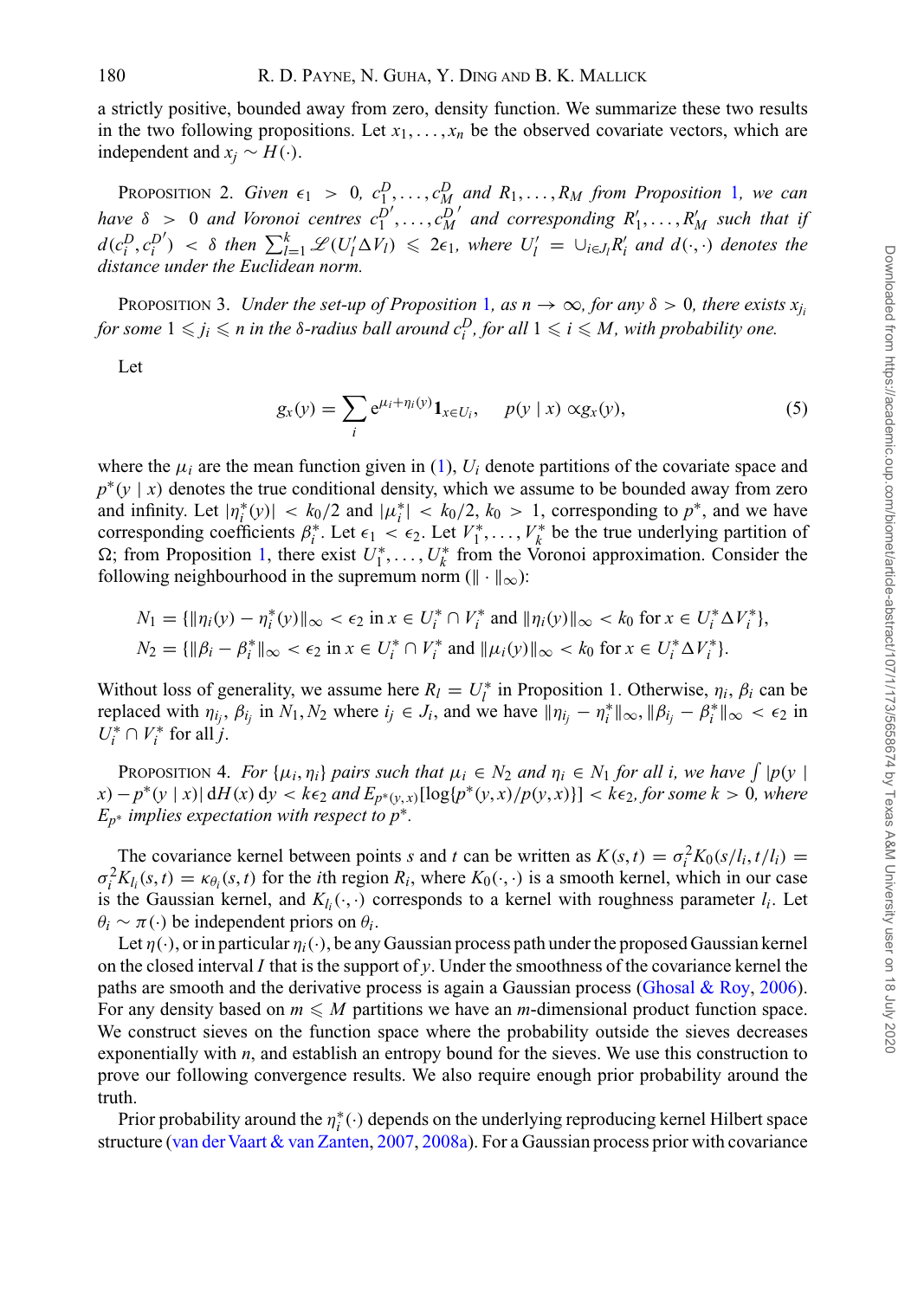<span id="page-8-0"></span>kernel  $\mathcal{K}(\cdot,\cdot)$ , the reproducing kernel Hilbert space is constructed by completing the linear span of the  $\mathcal{K}(\cdot, s_i)$  with inner product  $\langle \mathcal{K}(\cdot, s_i), \mathcal{K}(\cdot, s_m) \rangle = \mathcal{K}(s_i, s_m)$ . We assume that  $\eta_i^*(\cdot)$  lies in the closure of the underlying reproducing kernel Hilbert space support in the supremum norm for an open set of hyperparameters. Then, under a Gaussian process prior, any small supremum norm neighbourhood around η<sup>∗</sup> *<sup>i</sup>* (·) has positive probability [\(Tokdar & Ghosh,](#page-17-0) [2007\)](#page-17-0). Under a Gaussian kernel, the set of reproducing kernel Hilbert space elements over all the *li* will have continuous functions in its closure under the supremum norm [\(Tokdar & Ghosh](#page-17-0), [2007](#page-17-0), Theorem 4.4). The next assumption summarizes this support restriction.

*Assumption* 1. Let the closure of  $A_{R_l} = \{\eta(t) = \sum_{i=1}^k a_i K_l(t, t_i^*) : a_i \in \mathbb{R}, k \in \mathbb{N} \text{ and } I \neq \emptyset\}$ *t*,  $t_i^*$  ∈ *I*} corresponding to the Hilbert space norm be the reproducing kernel Hilbert space for roughness parameter  $l > 0$ . Assume that  $\eta_i^*(\cdot)$  are in the sup-norm closure of  $A_R = \bigcup_l A_{R_l}$ . Here,  $\mathbb{R}, \mathbb{N}$  are the sets of real and natural numbers, respectively.

Let  $\Pi(\cdot) = \Pi_n(\cdot)$  denote the joint prior distribution on the model space from § [2,](#page-3-0) specified by

$$
\eta_i(\cdot) \sim \text{GP}\{0, \kappa_{\theta_i}(\cdot, \cdot)\}; \quad \mu_i(\cdot) = h(\cdot)^{\text{T}} \beta_i, \ \beta_i \sim N(b, B); \quad \theta_i \sim \pi(\cdot), \tag{6}
$$

and

*M* ∼ Du(*M* | 1, ..., *M*<sub>max</sub>); *c*<sup>*D*</sup> | *M* ∼ Du(*c*<sup>*D*</sup> | 1, ..., [*n*!{(*n* − *M*)!*M*!}<sup>-1</sup>])  $(7)$ 

and  $\Pi(S \mid \cdot)$  denote the posterior probability of a measurable subset S of the model space given observed data  $\{y_j, x_j\}$  (*j* = 1, ..., *n*). We assume that the  $\eta_i^*(\cdot)$  satisfy the reproducing kernel Hilbert space condition stated in the last paragraph.

*Assumption* 2. We assume the following regarding hyperparameters:

(a)  $\log[\max{\{\Pi(\sigma_i > \lambda_n), \Pi(1/l_i > v_n)\}}] = O(-n);$ 

(b)  $M_n^2 \lambda_n^{-2} \nu_n^{-2\alpha}/n \to \infty;$ 

(c)  $M_n^{-1/\alpha} = O(n^{\gamma}), 0 < \gamma < 1.$ 

Here,  $M_n$  is polynomial, of order of *n*;  $\{M_n\}_{n\geq 1}$ ,  $\{\lambda_n\}_{n\geq 1}$  and  $\{v_n\}_{n\geq 1}$  are sequences going to infinity; and  $\alpha \geq 1$  is an integer.

THEOREM 1. Let  $U_{\epsilon'} = \{p : \int |p(y | x) - p^*(y | x)| dy dH(x) < \epsilon'\}, \epsilon' > 0$ . Then, for *M*max > *M*0*, where M*<sup>0</sup> *is a constant, under Assumptions* 1 *and* 2 *and the Voronoi log Gaussian process prior given in* (6) *and* (7) *for the model in* [\(5\)](#page-7-0),  $\Pi(U_{\epsilon'} | \cdot) \rightarrow 1$  *with probability one as n, the number of observations, goes to infinity.*

Even though the main results focus on the neighbourhood of the estimated density, the prior favours smaller partitions. Heuristically, if the true partition is further partitioned into smaller partitions, then the true likelihood remains the same over the smaller partitions, but the prior puts *O*( $n^{-m}$ ) weight on a partition with *m* centres. Hence, extra subpartitions will reduce the posterior probability. Therefore, we should have higher posterior probability for the smaller number of Voronoi centres, as long as it can capture the true data-generating partition. We can use a prior satisfying Assumption 2, or truncate the hyperparameters at  $\lambda_n$  and  $\nu_n$ .

If the true model is in partition form and has an underlying true data-generating Voronoi partition, and  $\eta_i^*(\cdot)$  is smooth and in the reproducing kernel Hilbert space in each partition, we can achieve a convergence rate arbitrarily close to the minimax rate in terms of Hellinger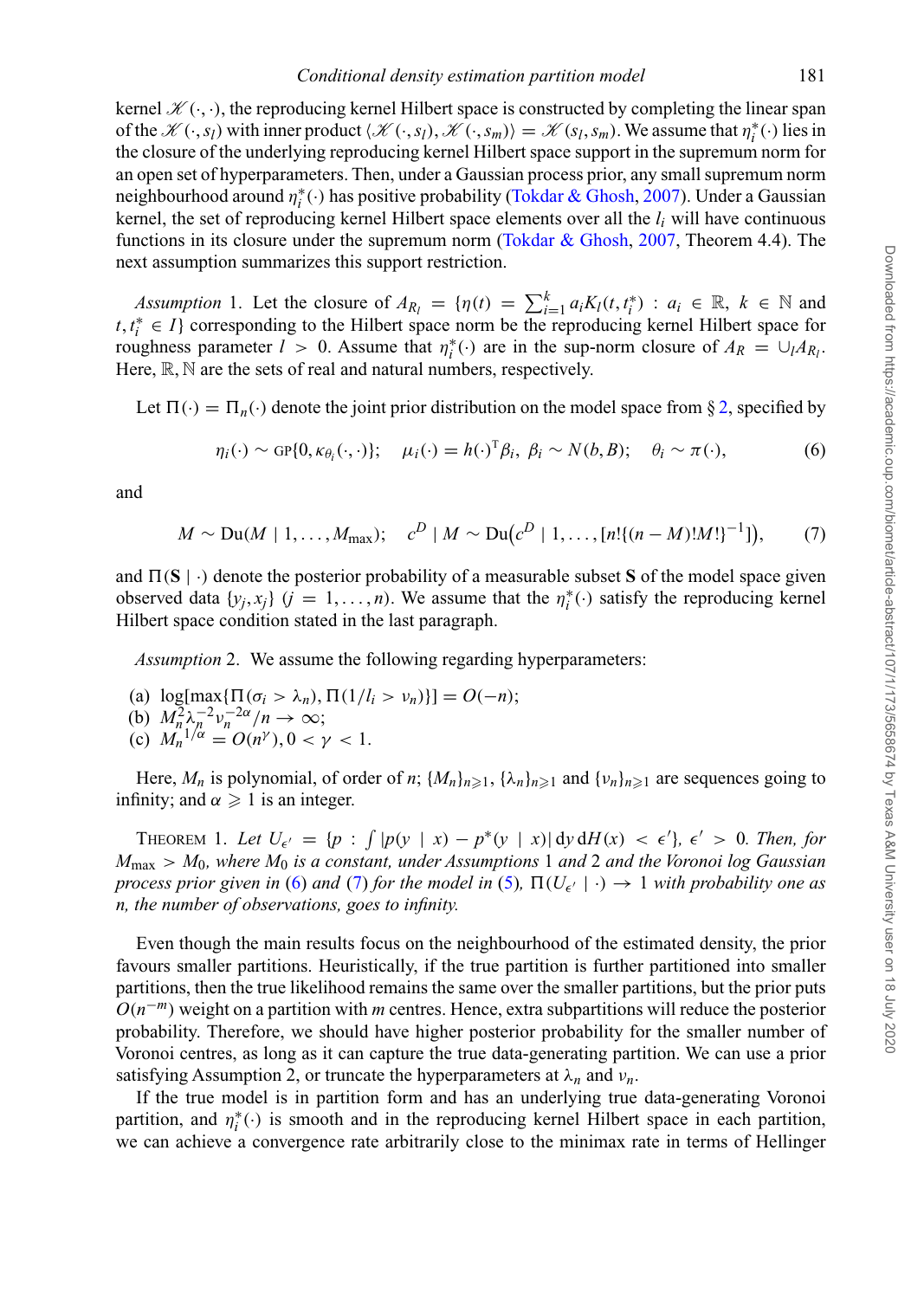distance, as given in the following theorem. To prove this result we need to have sufficient prior probability in a small neighbourhood around the true  $\eta_i^*(\cdot)$  under the Gaussian kernel, which can be established through the underlying reproducing kernel Hilbert space.

In our context, for a Gaussian process prior  $\Pi^{\mathscr{G}}$  with covariance kernel  $\mathscr{K}(\cdot,\cdot)$ , let  $\Pi^{\mathscr{G}}_{\epsilon,\tilde{\eta}}=$  $\Pi^{\mathscr{G}}(\eta(\cdot) : \|\eta(\cdot) - \tilde{\eta}(\cdot)\|_{\infty} < \epsilon)$  be the probability of the sup-norm  $\epsilon$ -neighbourhood of  $\tilde{\eta}(\cdot)$ . Then  $\phi_{\tilde{\eta}(\cdot)}(\epsilon) = \inf_{\bar{h} \in \mathbb{H} : \|\bar{h} - \tilde{\eta}\|_{\infty} < \epsilon} \frac{1}{2} \|\bar{h}\|_{\mathbb{H}}^2 - \log \Pi^{\mathscr{G}}(\|\eta(\cdot)\|_{\infty} < \epsilon)$  and  $\phi_{\tilde{\eta}(\cdot)}(\epsilon) \leq -\log \Pi^{\mathscr{G}}_{\epsilon, \tilde{\eta}} \leq$  $\phi_{\tilde{n}(\cdot)}(\epsilon/2)$ . The preceding inequality is from [van der Vaart & van Zanten](#page-17-0) [\(2008b\)](#page-17-0). Here,  $\tilde{H}$  is the reproducing kernel Hilbert space associated with  $\mathcal{K}(\cdot, \cdot)$ . We assume all the  $\eta_i^*(\cdot)$  belong to the reproducing kernel Hilbert space support on an open neighbourhood of  $\sigma_i$ , and the  $l_i$  are bounded away from zero and infinity, and have bounded norm induced by the reproducing kernel Hilbert space in that neighbourhood. See [Smola et al.](#page-17-0) [\(1998\)](#page-17-0) and [van der Vaart & van Zanten](#page-17-0) [\(2011](#page-17-0)) for an explicit form for the reproducing kernel Hilbert space norm of the smooth function for the Gaussian kernel. Let  $A_{R_l}^{\mathscr{C}}$  be the set containing the functions in  $A_{R_l}$  and the convolutions  $\int_I w(s)K_I(t, s)$  ds for bounded continuous convolution functions  $w(\cdot)$  on *I*, the domain of *y*.

*Assumption* 3. For  $A_{R_l} = \{ \eta(t) = \sum_{i=1}^k a_i K_l(t, t_i^*) : a_i \in \mathbb{R}, k \in \mathbb{N}, \text{ and } t, t_i^* \in I \}, \text{ let } A_{R_l}^{\mathcal{H}} \in \mathbb{R}$ be the closure of  $A_{R_l}$  corresponding to the Hilbert space norm. Assume that  $\eta_i^*(\cdot)$  are in  $A_{R_{l_i}}^{\mathcal{H}}$  for *li* lying in an open subset of the positive real line with uniformly bounded Hilbert space norm, or  $\eta_i^*(\cdot)$  are in  $\hat{A}_{R_{l_i}}^{\mathscr{C}}$  is for some  $l_i$ .

*Assumption* 4. For a sequence  $\epsilon_n^2$  going to zero, we assume:

(a)  $\epsilon_n = n^{-(0.5 - c_\delta)}$ , where  $0 < c_\delta < 0.5$ ; (b)  $\epsilon_n^{-2/\alpha} M_n^{-1/\alpha} = o(n\epsilon_n^2)$  for some integer  $\alpha$ ;  $\left[\cos(-\log\left[\max\left\{\Pi(\sigma_i > \lambda_n), \Pi\left(\frac{1}{l_i} > \nu_n\right)\right\}\right] / (n\epsilon_n^2) \to \infty\right]$ (d)  $M_n^2 \lambda_n^{-2} \nu_n^{-2\alpha} / (n \epsilon_n^2) \rightarrow \infty$ .

*Assumption* 5. For large *n* we have observations at the true Voronoi centres.

The above condition can be replaced with:

*Assumption* 6. First,  $M \le M_{\text{max}}$  observation points are chosen from the discrete uniform prior from [\(7\)](#page-8-0). Then, the *M* Voronoi centres are chosen with independent discrete uniform priors inside *d*-dimensional rectangles with centres of mass at *M* observation points and side length  $2\epsilon_n^{2/d}$  on the grid points, induced by  $\epsilon_n^2 d^{-1/2}$ -distance equispaced grid points on each side of the rectangle. Here, *d* is the dimension of the covariate space. That is, we have less than  $(2\epsilon_n^{2/d} \epsilon_n^{-2} d^{1/2})^d$  grid points inside one such rectangle.

Then we have the following result.

THEOREM 2. Let  $U_{\epsilon_n}^h = \{p : \int [\{p(y \mid x)\}^{1/2} - \{p^*(y \mid x)\}^{1/2}]^2 \, dy \, dH(x) < \epsilon_n^2\}$  be the  $\epsilon_n$ -radius *Hellinger ball around the true density. Under Assumptions* 3 *and* 4*, and either of Assumptions* 5 *or* 6*, with the Voronoi log Gaussian process prior given in* [\(6\)](#page-8-0) *and* [\(7\)](#page-8-0) *for the model in* [\(5\)](#page-7-0)*, if the true partition of the covariate space is induced by a Voronoi partition and M*max *is greater than the total number of true Voronoi regions, then*  $\Pi(U^h_{M_h \epsilon_n} | \cdot) \to 1$  *in probability for some large constant Mh.*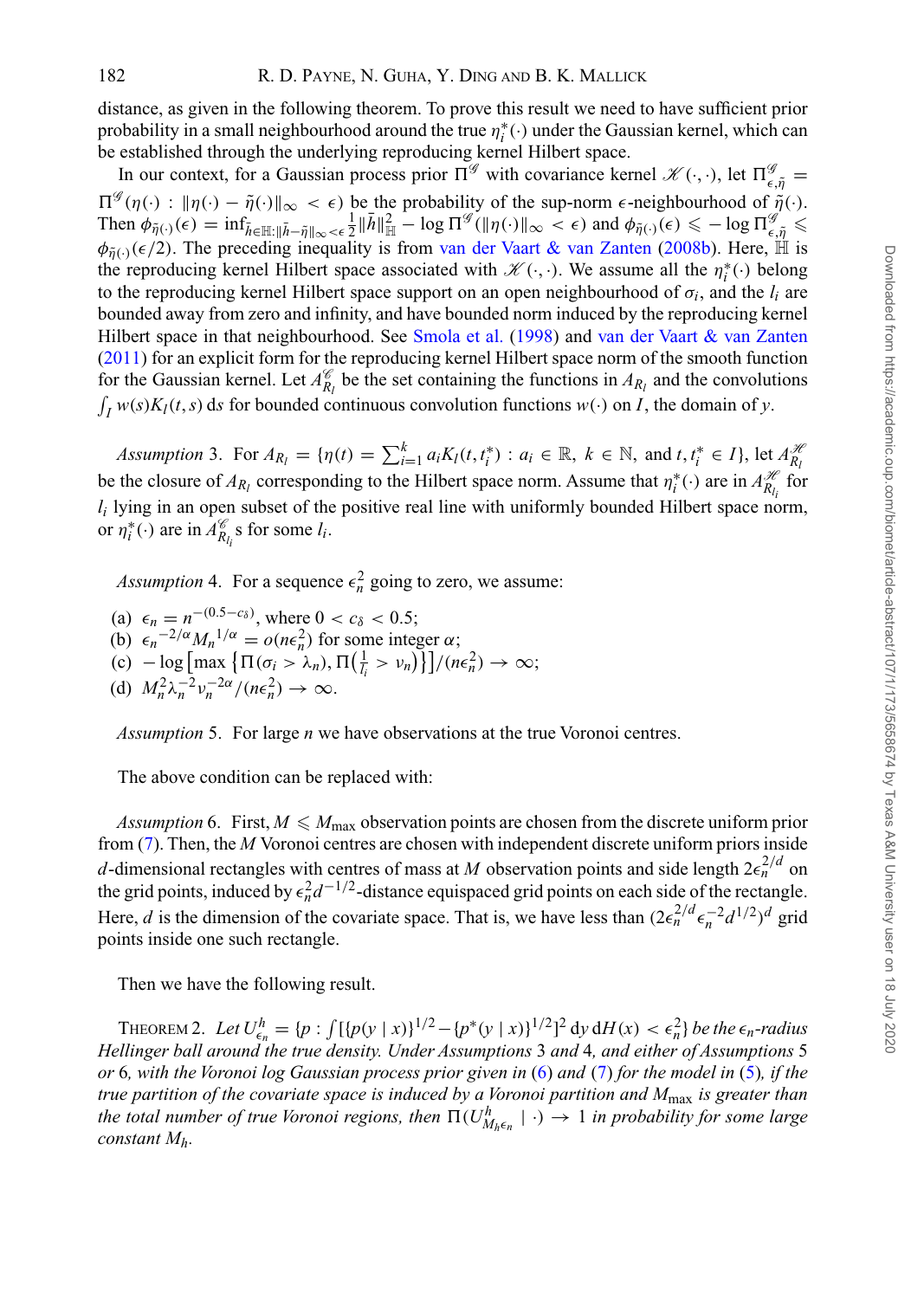#### 3.3. *Consistency under misspecification*

We have shown posterior consistency for densities where the true density has the partition form. Even though the motivation for this method is to model this class of densities by a Voronoi partition, here we extend our result to a more general case when the true conditional density is continuous and the covariate space is a *d*-dimensional rectangle. We consider a general Lipschitz condition for conditional densities in the following assumption.

*Assumption* 7. Assume  $|p^*(y | x_1) - p^*(y | x_2)| \le c_l d(x_1, x_2)$ , for some constant  $c_l > 0$ .

We show that the class of Voronoi approximations of conditional density functions is dense in the class of Lipschitz continuous functions. For  $U_{\epsilon'} = \{p : \int |p(y | x) - p^*(y | x)| dH(x) dy < \epsilon'\}$ we show that the posterior probability of  $U_{\epsilon'}$  goes to one with probability one as *n* goes to infinity. We assume the following.

*Assumption* 8. The log of the conditional density log *p*∗(*y* | *x*) belongs to the sup-norm closure of *AR* from Assumption 1.

THEOREM 3. *For*  $\epsilon' > 0$  *and*  $U_{\epsilon'} = \{p : \int |p(y | x) - p^*(y | x)| \, dy \, dH(x) < \epsilon'\}$  there exists *M*<sup>0</sup> > 0 *such that for M*max > *M*0*, under Assumptions* 2*,* 7*, and* 8*, and the Voronoi log Gaussian process prior given in* [\(6\)](#page-8-0) *and* [\(7\)](#page-8-0) *for the model in* [\(5\)](#page-7-0),  $\Pi(U_{\epsilon'} | \cdot) \rightarrow 1$  *with probability one, as the number of observations, n, goes to infinity.*

Next, we show a result for conditional density convergence. We define the set  $U_{\epsilon,\delta}^c = \{p :$  $H(v_{x,p}^{\epsilon}) > \delta$ , where  $v_{x,p}^{\epsilon} = \{x \text{ such that } \int [\{p(y | x)\}^{1/2} - \{p^*(y | x)\}^{1/2}]^2 dy > \epsilon\}$ , as the set of densities that have conditional Hellinger distance from the true density more than  $\epsilon$  on a set of points in the covariate space which has measure greater than δ under *H*.

Let  $M^n_{\text{max}}$  be the maximum number of Voronoi centres selected, depending on the number of observed data points. As we observe more and more data, we let the number of Voronoi regions go to infinity at a certain rate given by Assumption 10 below, and establish that under the posterior measure the set of densities having conditional Hellinger distance more than  $\epsilon' > 0$  over the set of covariate points with measure  $\delta_n$  or more will have small probability, where  $\delta_n$  goes to zero. We show the following result under the following conservative assumptions.

*Assumption* 9. The log of the conditional density  $p^*(y | x)$  is in  $A_{R_l}^{\mathcal{H}}$  from Assumption 3 for *l* in an open subset of the positive real line, and assume that the norm induced by the reproducing kernel Hilbert space is uniformly bounded for all *x*, or we assume that  $\log p^*(y | x)$  belongs to the convolution class  $A_{R_l}^{\mathscr{C}}$  for some  $l' > 0$ , with Hilbert space norm uniformly bounded over all *x*, for uniformly bounded convolution functions.

*Assumption* 10. We assume  $M_{\text{max}}^n = O(n^{\gamma})$ , where  $0 < \gamma' \le 1/(2d + 2)$ , and  $(M_{\text{max}}^n)^{1+1/d} M_n^{1/\alpha} = o(n^{\delta'_1}) \text{ for } \delta'_1 = 1 - \{(2d+2)d\}^{-1}.$ 

THEOREM 4. Let,  $U_{\epsilon,\delta}^c = \{p : H(v_{x,p}^{\epsilon}) > \delta\}$ , where  $v_{x,p}^{\epsilon} = \{x \text{ such that } \int [\{p(y \mid x)\}^{1/2} {p^*(y | x)}^{1/2}$ <sup>2</sup> dy >  $\epsilon$ *}. For*  $\epsilon' > 0$ *, under Assumptions* 2*,* 7*,* 9 *and* 10*, and the Voronoi log Gaussian process prior given in* [\(6\)](#page-8-0) *and* [\(7\)](#page-8-0) *for the model in* [\(5\)](#page-7-0)*, there exists* δ*<sup>n</sup> going to zero* such that  $\Pi(U_{\epsilon',\delta_n}^c|\cdot) \to 0$  in probability, as the number of observations, n, goes to infinity.

The application of this model in practice differs slightly from the theory. The applied methodology uses two approximations: the discretized version of  $p_i$  in each partition, and the Laplace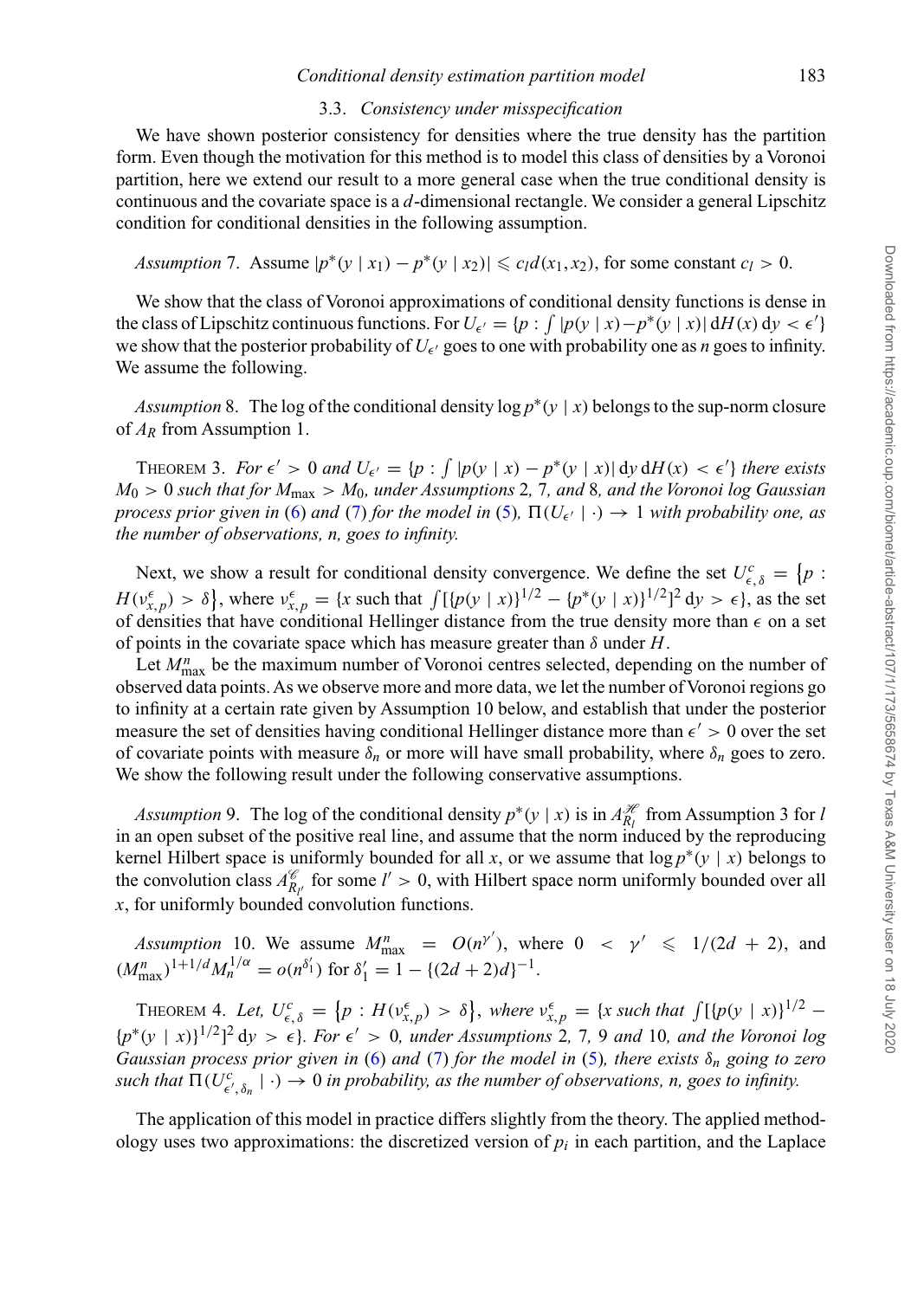<span id="page-11-0"></span>approximation of the marginal of *y*. The theory is not based on these practical approximations, but the validity of practical results depends on a reasonable approximation. A measure of the closeness of these approximations to the true underlying model is not undertaken here, but the empirical results of [Riihimäki & Vehtari](#page-17-0) [\(2014](#page-17-0)) indicate that these approximations are reasonable in practice for density estimation.

## 4. Simulations and applications

## 4.1. *Preliminaries*

For our applications, we choose the maximum number of partitions to be  $M_{\text{max}} = 10$  to maintain simplicity in interpretation. We set the hyperparameters for the prior on  $\beta$  as  $b = (0, 0)^T$ and  $B = 10^2 I$ , where *I* is the 2 × 2 identity matrix. Each  $Z_i$  ( $i = 1, ..., M$ ), the grid on which the density of *y* is discretized in each partition element, is a subset of a larger regular grid of 400 points  $Z^* = \{z_1^*, \ldots, z_{400}^*\}$  with  $z_1^* = \min\{\min(\tilde{y}), \bar{y} - 3\hat{\sigma}^2\}$  and  $z_{400}^* = \max\{\max(\tilde{y}), \bar{y} + 3\hat{\sigma}^2\}$ , where  $\bar{y}$  and  $\hat{\sigma}^2$  are the sample mean and variance of  $\tilde{y}$ , the set of responses. Specifically,  $Z_i$  =  $\{z_j^{\star}: z_{j'}^{\star} \in [\min\{\min(\tilde{y}_i), \bar{y}_i - 3\hat{\sigma}_i^2\}, \max\{\max(\tilde{y}_i), \bar{y}_i + 3\hat{\sigma}_i^2\}] \ (j' = 1, \ldots, 400)\},\$  where  $\bar{y}_i$  and  $\hat{\sigma}_i^2$ are the mean and standard deviation of the data  $\tilde{y}_i$ . We standardize the covariates and the response variable to have a mean of 0 and standard deviation of 1. This standardization allows us to use the priors selected generally without worrying about the range of the data.

### 4.2. *Simulation*

A total of 500 observations were simulated from the following model:  $X_1, X_2 \sim \text{Un}(0, 1)$  and

$$
Y | X_1, X_2 \sim \begin{cases} \text{Ga}(10, 2) & \text{if } X_1 > X_2, X_2 < 0.75, \\ \zeta N(1, 1) + (1 - \zeta)N(5, 1), \ \zeta \sim \text{Ber}(0.5) & \text{if } X_1 < X_2, X_1 < 0.75, \\ N(1, 0.5^{1/2}) & \text{if } X_1 > 0.75, X_2 > 0.75, \end{cases}
$$

where Ga( $a$ ,  $b$ ) is a gamma distribution with shape parameter *a* and rate parameter  $b$ , and  $N(\mu, \sigma)$ denotes a normal distribution with mean  $\mu$  and standard deviation  $\sigma$ . The Markov chain Monte Carlo algorithm was run for  $10<sup>5</sup>$  iterations. Details regarding the mixing of the Markov chain for the partition model can be found in the Supplementary Material. The partition with the highest posterior probability is plotted in Fig. [2\(](#page-12-0)a). The method performed extremely well in this setting and correctly captured the partition. The model also does well in capturing the distribution within each partition element; see Fig. [2\(](#page-12-0)b).

This dataset was also analysed by three other methods, including dependent Bernstein polynomials [\(Barrientos et al.,](#page-16-0) [2017](#page-16-0)), linear dependent tail-free processes [\(Jara & Hanson,](#page-16-0) [2011](#page-16-0)) and the Dirichlet process mixtures of normals method [\(Müller et al.](#page-16-0), [1996](#page-16-0)). All three methods are implemented in the DPpackage in R [\(R Development Core Team](#page-16-0), [2020\)](#page-16-0), and generally assume that the density of *y* changes smoothly as a function of the covariates, a very different assumption than the data-generating model. The methods were run for a  $10<sup>4</sup>$ -iteration burn-in period and kept every other draw for the next 40 000 iterations for a total of 20 000 posterior draws. We chose to evaluate the posterior density at four different covariate locations,  $\{(0.76, 0.76), (0.9, 0.9), (0.1, 0.8), (0.8, 0.1)\}\$ . The  $(0.76, 0.76)$  location is on the boundary of all three partition elements, whereas the other three locations are away from the boundary. Of these smooth methods, the Dirichlet process mixture of normals performed best, and the posterior densities at the four selected points are plotted with the true density in Fig. [3.](#page-13-0) We generally see that this method failed at the boundary, but performed adequately, albeit with wide credible intervals,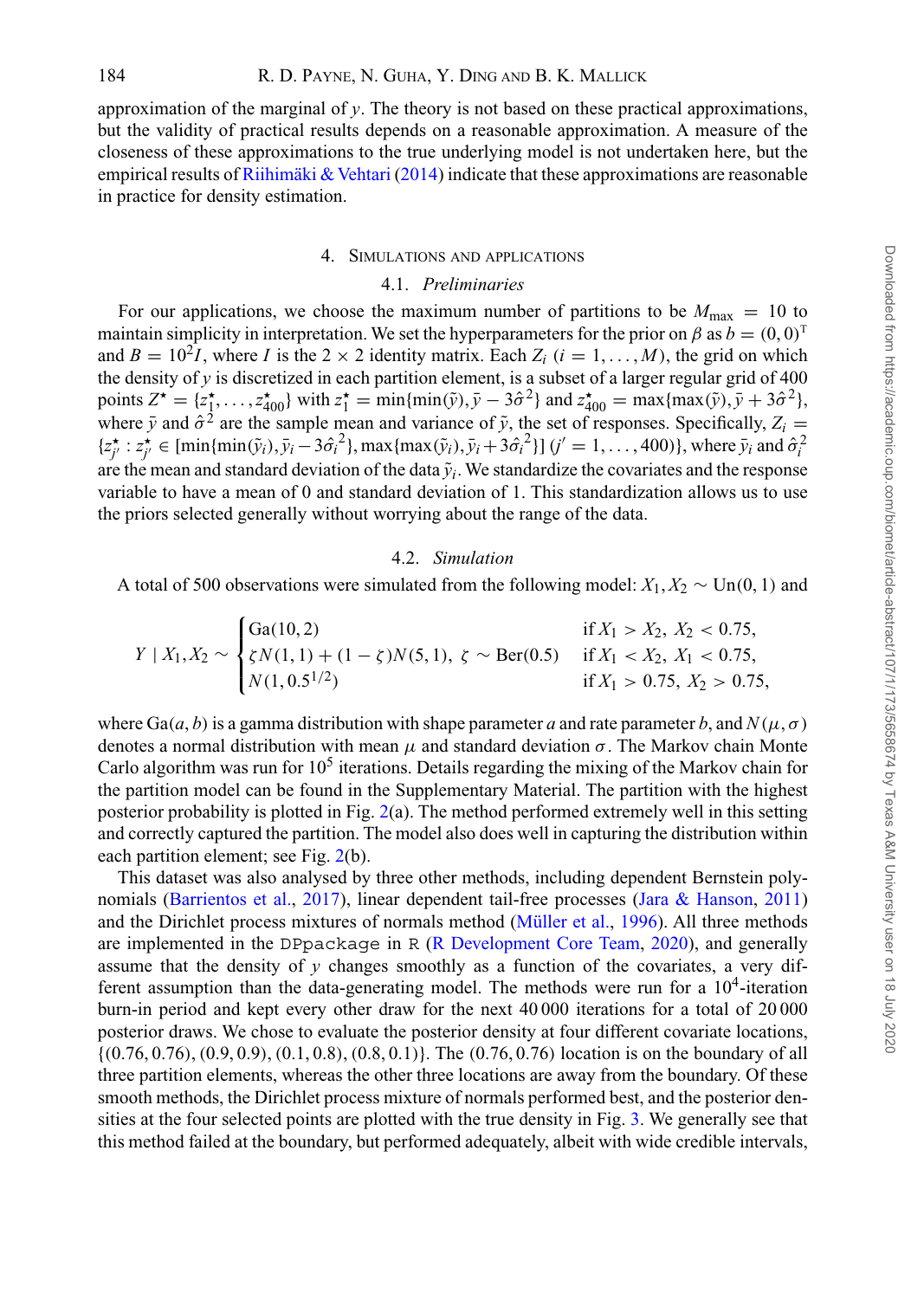<span id="page-12-0"></span>

Fig. 2. (a): The partition of the covariate space with the highest posterior probability from the simulated dataset in  $§$  [4.2.](#page-11-0) The true partition boundaries are denoted by the lines. The shape of the points designate the posterior partition to which each point belongs. (b): The posterior mean (dashed, bold), 95% credible intervals (dashed) and the true density (solid) in each partition element from the partition model.

at the points away from the boundary. The other two smooth methods had poorer fits, and their plots are provided in the Supplementary Material.

This dataset was also analysed with a Voronoi partition model which assumes normality within each partition element, as described in [Denison et al.](#page-16-0) [\(2002b,](#page-16-0) Ch. 7). The Markov chain ran for 80 000 iterations following a 20 000-iteration burn-in period. Since this partition model assumes normality within each partition element, model averaging was employed to obtain the posterior distribution at the same locations as the methods previously discussed. A plot of the result is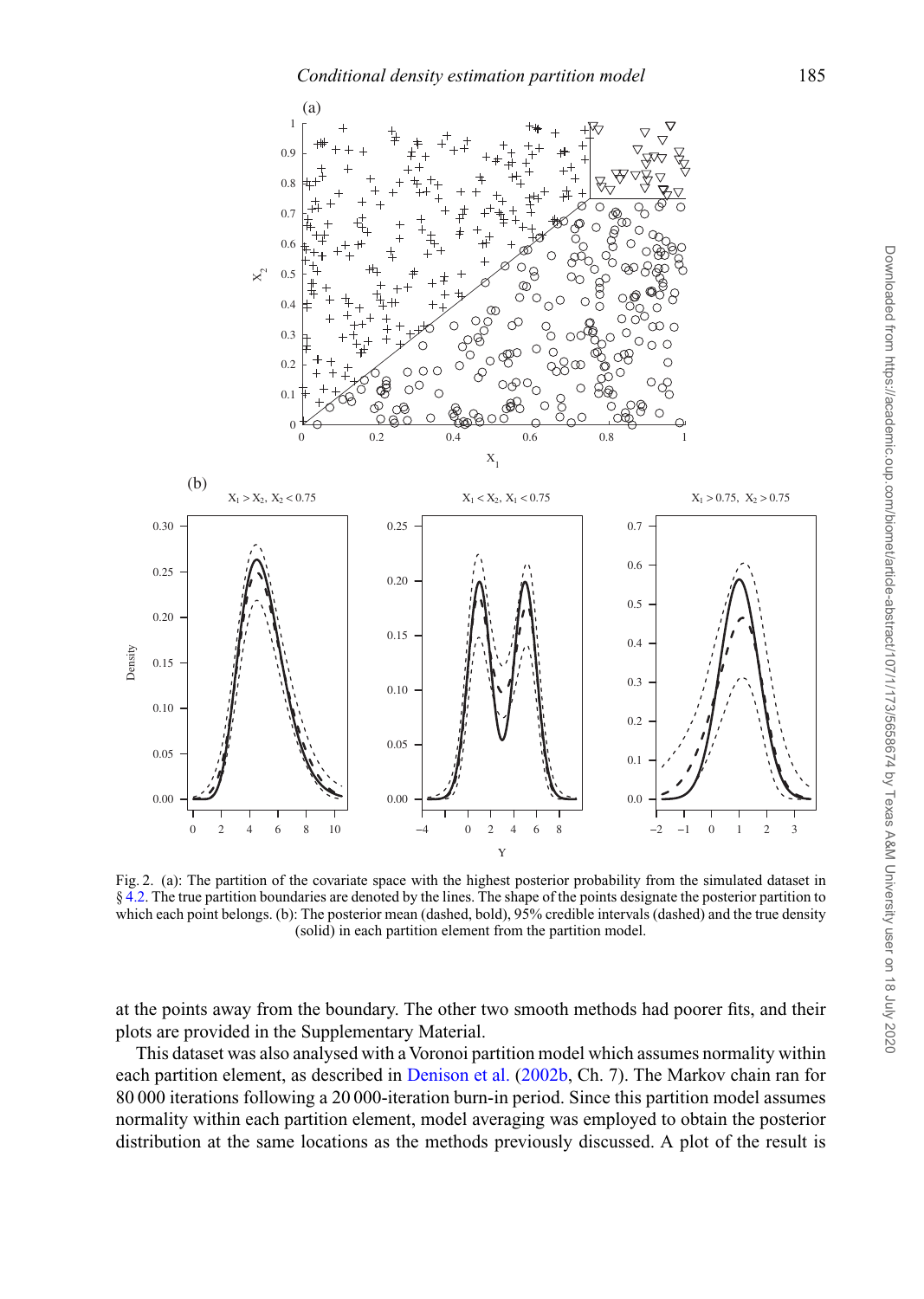<span id="page-13-0"></span>

Fig. 3. The posterior mean density (dashed, bold), 95% credible intervals (dashed) and the true density (solid) of the Bayesian Dirichlet process mixture of normals model.

provided in the Supplementary Material and indicates that the normality modelling assumption is too restrictive.

A [direct comparison of this dataset to other partition models was not possible since](#page-16-0) Petralia et al. [\(2013](#page-16-0)) did not provide public code, and the code provided by [Ma](#page-16-0) [\(2017](#page-16-0)) lacks adequate documentation. However, we replicate one of the scenarios in [Ma](#page-16-0) [\(2017](#page-16-0)) where, for a small sample size, our method outperforms [Ma](#page-16-0) [\(2017](#page-16-0)). The details of this comparison are given in the Supplementary Material.

#### 4.3. *Smooth changes*

To demonstrate the partition model's performance on data where the density changes smoothly as a function of the covariates, 500 realizations of the vector  $(Y, X_1, X_2)$  were simulated from a trivariate normal distribution with mean (1, 5, 7.5) and covariance matrix  $\Sigma$ , with  $\Sigma_{i,i} = 1$ ,  $\Sigma_{i,j} = 0.5$  if  $|i - j| = 1$ , and  $\Sigma_{i,j} = 0.1$  if  $|i - j| = 2$ .

The Markov chain was run for  $10^5$  iterations. Figure [4\(](#page-14-0)a) shows the partition with the highest posterior probability; the other three panels plot the posterior mean, 95% credible intervals and the true distribution at the tessellation centre. Since we are estimating the marginal density of *y* in each region, there is no guarantee that the distribution at the tessellation centre will be contained in the credible intervals, but the densities are used as a rough benchmark for where the marginal density should lie. The partition model performs as expected: it identifies that both *X*<sup>1</sup> and *X*<sup>2</sup> influence the distribution of *y* and captures general shifts in the distribution over the covariate space.

#### 4.4. *Wind turbine data*

Conditional density estimation is particularly useful when it is unclear how the density of *y* changes with respect to the predictors, *x*. The exact relationship of electrical power output in wind turbines to covariates measuring wind speed, wind direction, air density, wind shear and turbulence intensity is unknown, but is believed to be nonlinear [\(Lee et al.,](#page-16-0) [2015](#page-16-0)). Furthermore, the conditional density of power output is known to have sharp changes as a function of wind speed and direction. For instance, modern wind turbines employ a pitch control mechanism to protect the generator under high wind. When the wind speed is high enough, the turbine blades start turning more parallel into the wind to reduce the energy absorption capability. Thus, for very high wind speeds, the power output is concentrated near a maximum power level. This change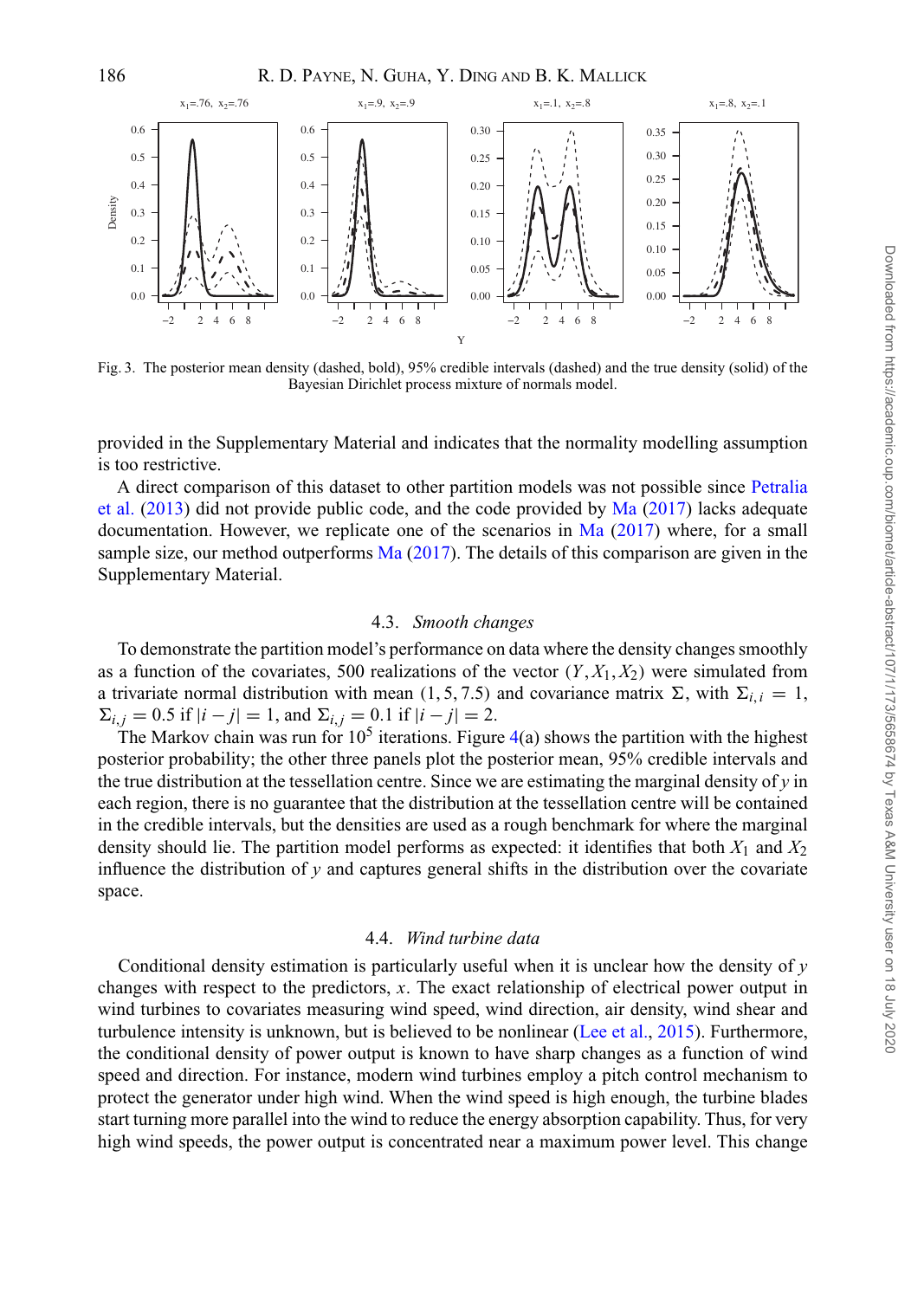<span id="page-14-0"></span>

Fig. 4. Panel (a) shows the partition of the covariate space with the highest posterior probability. The colours/shapes designate partition assignments. The remaining three panels show the posterior mean density (dashed bold), 95% credible intervals (dashed) and the density at the corresponding Voronoi centre (solid) in each of the three posterior partition regions.

from a very broad and often skewed distribution to a very narrow distribution can happen within a wind speed range of just 1 m/s. The change in the spread of power output as a function of wind speed can be seen in Fig. [1.](#page-2-0)

Wind speed is not the only covariate which induces sharp changes in the distribution of power output. When terrain is not flat and smooth, there may also be sharp changes in power output as a function of wind direction, as the wind is affected by the terrain surrounding the turbine. When a wind turbine is downwind of another turbine, the upwind turbine creates a narrow wake region and when the downwind turbine is in the wake of the upwind turbine, it produces noticeably less power, due to the reduction of kinetic energy in the air flow after the rotor of the upwind turbine. The difference in power outputs of the downwind turbine in and out of the wake region also presents a sharp change in the power output's distribution. Combining all of these effects together, we expect sharp changes in power output to occur in both wind speed and wind direction.

The wind turbine dataset consists of aggregated measurements of wind turbine power output and several covariates over 10 minute increments from a single turbine, consisting of 10 000 observations randomly sampled from a larger dataset. We analyse the wind turbine dataset in order to estimate the distribution of power output in various regions of the covariate space and thus better understand where the most important changes occur. The partition model was fitted to the data using five covariates: wind speed, wind direction, air density, wind shear and turbulence intensity. The reversible jump Markov chain Monte Carlo algorithm was run for 100 000 iterations.

Figure [5](#page-15-0) shows the tessellation with the highest posterior probability. The partition structure identifies major changes in power output across wind speed, and also identifies one interesting change across wind direction at about 120◦. This change in power output is believed to be caused by a wake effect from another turbine which caused the instruments measuring wind speed to underestimate wind speed when the turbine is oriented at about 120◦. The partition model also successfully captures the wind speed at which the maximum power output is achieved, and can be seen at the partition boundary located near 12 m/s. Overlaps and blurred edges of the partitions indicate the role of other covariates in determining the partition structure. Figure [6](#page-15-0) demonstrates the various forms the posterior densities take in four of the ten tessellation regions.

Currently, the choice of *M*max is done in an ad hoc manner, taking into consideration computation and data size. It is important that *M*max is large enough to capture the distributional changes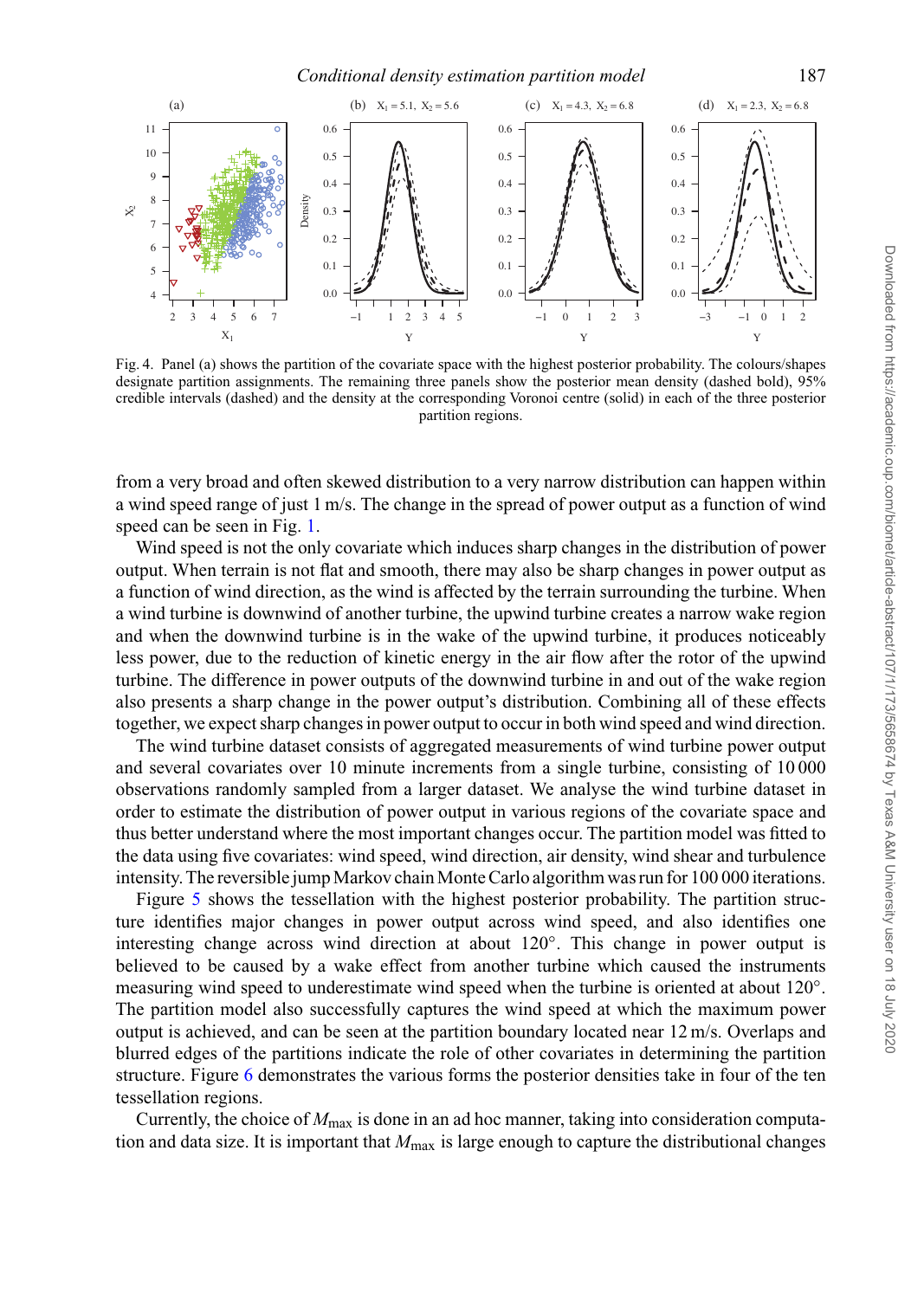<span id="page-15-0"></span>

Fig. 5. Wind direction plotted against wind speed, with colours denoting the partition regions of the tessellation with the highest posterior probability.



Fig. 6. Posterior densities with 90% credible intervals (shaded) in four of the ten partitions of the final wind turbine posterior tessellation.

in *y*, but not so large as to be computationally intractable. A theoretically optimum value of  $M_{\text{max}}$ for this partition model is still an open question.

#### **ACKNOWLEDGEMENT**

The authors thank the reviewers and associate editor for their detailed review, which greatly improved the final presentation of this material. This research was supported by the National Cancer Institute of the National Institutes of Health, the National Science Foundation and the University of Massachusetts Lowell. Payne and Guha contributed equally to this article.

#### Supplementary material

Supplementary material available at *Biometrika* online contains details of the proofs, the parallel tempering used in the reversible jump Markov chain Monte Carlo algorithm, details of the Markov chain performance, and additional information and comparisons. Code is available at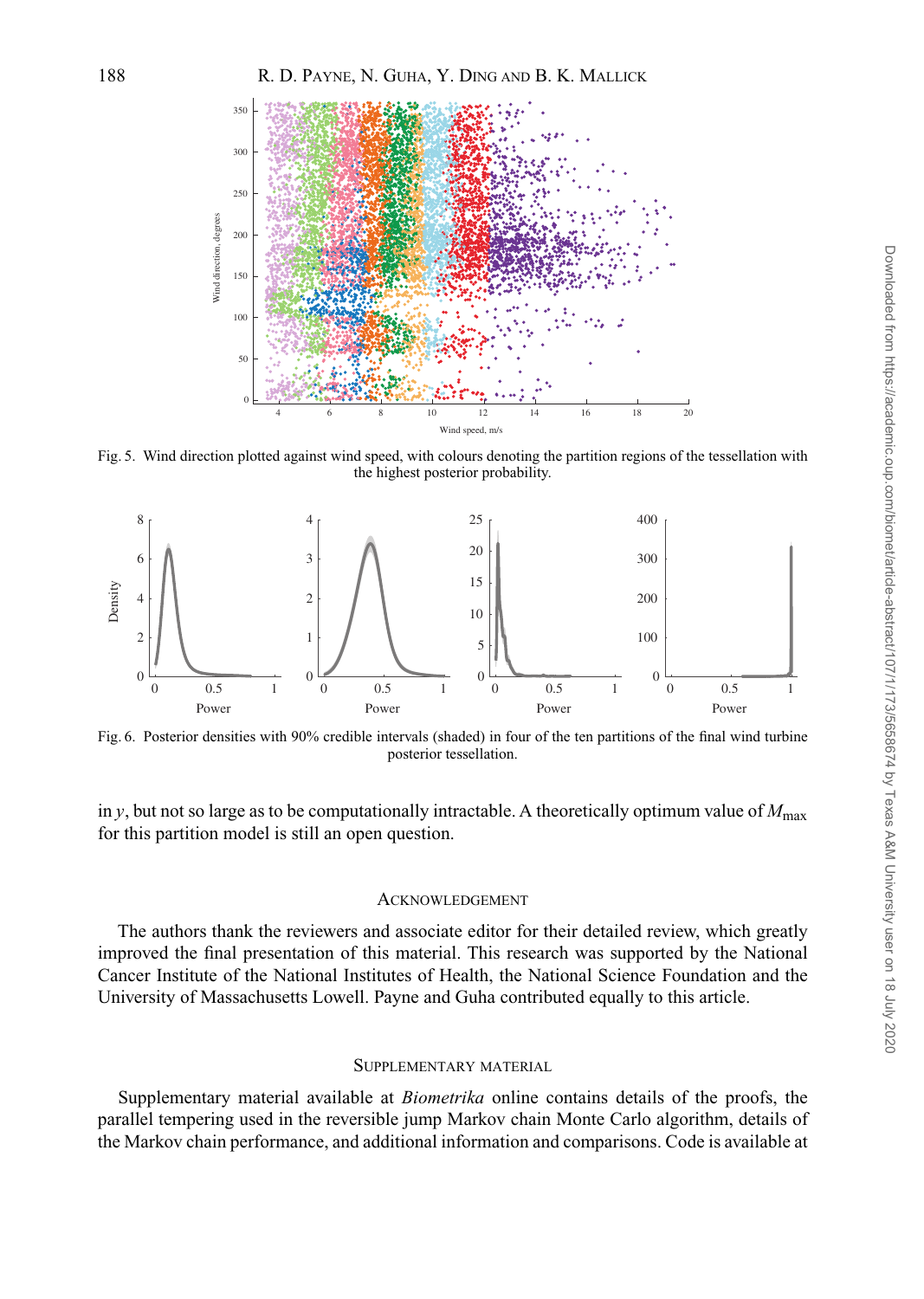<span id="page-16-0"></span>https://github.com/richardbayes/bayes-cde and utilizes the GPstuff Matlab code by [Vanhatalo et al.](#page-17-0) [\(2013](#page-17-0)).

#### **REFERENCES**

- BARRIENTOS, A. F., JARA, A. & QUINTANA, F. A. (2017). Fully nonparametric regression for bounded data using dependent Bernstein polynomials. *J. Am. Statist. Assoc.* **112**, 806–25.
- BHATTACHARYA, A. & DUNSON, D. B. (2010). Nonparametric Bayesian density estimation on manifolds with applications to planar shapes. *Biometrika* **97**, 851–65.
- Chipman, H. A., George, E. I. & McCulloch, R. E. (1998). Bayesian CART model search. *J. Am. Statist. Assoc.* **93**, 935–48.
- Chung, Y. & Dunson, D. B. (2009). Nonparametric Bayes conditional distribution modeling with variable selection. *J. Am. Statist. Assoc.* **104**, 1646–60.
- Denison, D. G. T., Adams, N. M., Holmes, C. C. & Hand, D. J. (2002a). Bayesian partition modelling. *Comp. Statist. Data Anal.* **38**, 475–85.

Denison, D. G. T. & Holmes, C. C. (2001). Bayesian partitioning for estimating disease risk. *Biometrics* **57**, 143–9.

- Denison, D. G. T., Holmes, C. C., Mallick, B. K. & Smith, A. F. M. (2002b). *Bayesian Methods for Nonlinear Classification and Regression*. New York: John Wiley & Sons.
- Denison, D. G. T., Mallick, B. K. & Smith, A. F. M. (1998). A Bayesian CART algorithm. *Biometrika* **85**, 363–77. Dunson, D. B. & Park, J.-H. (2008). Kernel stick-breaking processes. *Biometrika* **95**, 307–23.
- Dunson, D. B., Pillai, N. & Park, J.-H. (2007). Bayesian density regression. *J. R. Statist. Soc. B* **69**, 163–83.
- Fan, J., Yao, Q.&Tong, H.(1996). Estimation of conditional densities and sensitivity measures in nonlinear dynamical systems. *Biometrika* **83**, 189–206.
- Fu, G., Shih, F. Y. & Wang, H. (2011). A kernel-based parametric method for conditional density estimation. *Pat. Recog.* **44**, 284–94.
- Ghosal, S. & Roy, A. (2006). Posterior consistency of Gaussian process prior for nonparametric binary regression. *Ann. Statist.* **34**, 2413–29.
- Gramacy, R. B. (2007). tgp: an R package for Bayesian nonstationary, semiparametric nonlinear regression and design by treed Gaussian process models. *J. Statist. Software* **19**, 1–46.
- GRAMACY, R. B. & TADDY, M. (2010). Categorical inputs, sensitivity analysis, optimization and importance tempering with tgp version 2, an R package for treed Gaussian process models. *J. Statist. Software* **33**, 1–48.
- Green, P. J. (1995). Reversible jump Markov chain Monte Carlo computation and Bayesian model determination. *Biometrika* **82**, 711–32.
- Griffin, J. E. & Steel, M. F. J. (2006). Order-based dependent Dirichlet processes. *J. Am. Statist. Assoc.* **101**, 179–94.
- Holmes, C. C., Denison, D. G. T., Ray, S. & Mallick, B. K. (2005). Bayesian prediction via partitioning. *J. Comp. Graph. Statist.* **14**, 811–30.
- Jacobs, R. A., Jordan, M. I., Nowlan, S. J. & Hinton, G. E. (1991). Adaptive mixtures of local experts. *Neural Comp.* **3**, 79–87.
- Jara, A. & Hanson, T. E. (2011). A class of mixtures of dependent tail-free processes. *Biometrika* **98**, 553–66.
- Kim, H.-M., Mallick, B. K. & Holmes, C. C. (2005). Analyzing nonstationary spatial data using piecewise Gaussian processes. *J. Am. Statist. Assoc.* **100**, 653–68.
- Kooperberg, C. & Stone, C. J. (1991). A study of logspline density estimation. *Comp. Statist. Data Anal.* **12**, 327–47. Kundu, S. & Dunson, D. B. (2011). Latent factor models for density estimation. *arXiv:* 1108.2720v2.
- LEE, G., DING, Y., GENTON, M. G. & XIE, L. (2015). Power curve estimation with multivariate environmental factors for inland and offshore wind farms. *J. Am. Statist. Assoc.* **110**, 56–67.
- Lenk, P. J. (1988). The logistic normal distribution for Bayesian, nonparametric, predictive densities. *J. Am. Statist. Assoc.* **83**, 509–16.
- Ma, L. (2017). Recursive partitioning and multi-scale modeling on conditional densities. *Electron. J. Statist.* **11**, 1297–325.
- Ma, L. & Wong, W. H. (2011). Coupling optional Pólya trees and the two sample problem. *J. Am. Statist. Assoc.* **106**, 1553–65.
- Müller, P., Erkanli, A. & West, M. (1996). Bayesian curve fitting using multivariate normal mixtures. *Biometrika* **83**, 67–79.
- Norets, A. & Pelenis, J. (2012). Bayesian modeling of joint and conditional distributions. *J. Economet.* **168**, 332–46.
- Pati, D., Dunson, D. B. & Tokdar, S. T. (2013). Posterior consistency in conditional distribution estimation. *J. Multi. Anal.* **116**, 456–72.
- PETRALIA, F., VOGELSTEIN, J. T. & DUNSON, D. B. (2013). Multiscale dictionary learning for estimating conditional distributions. In *Advances in Neural Information Processing Systems 26*, C. J. C. Burges, L. Bottou, M. Welling, Z. Ghahramani & K. Q. Weinberger, eds. Red Hook, NY: Curran Associates, Inc., pp. 1797–805.
- R Development Core Team (2020). *R: A Language and Environment for Statistical Computing*. Vienna, Austria: R Foundation for Statistical Computing. ISBN 3-900051-07-0. http://www.R-project.org.